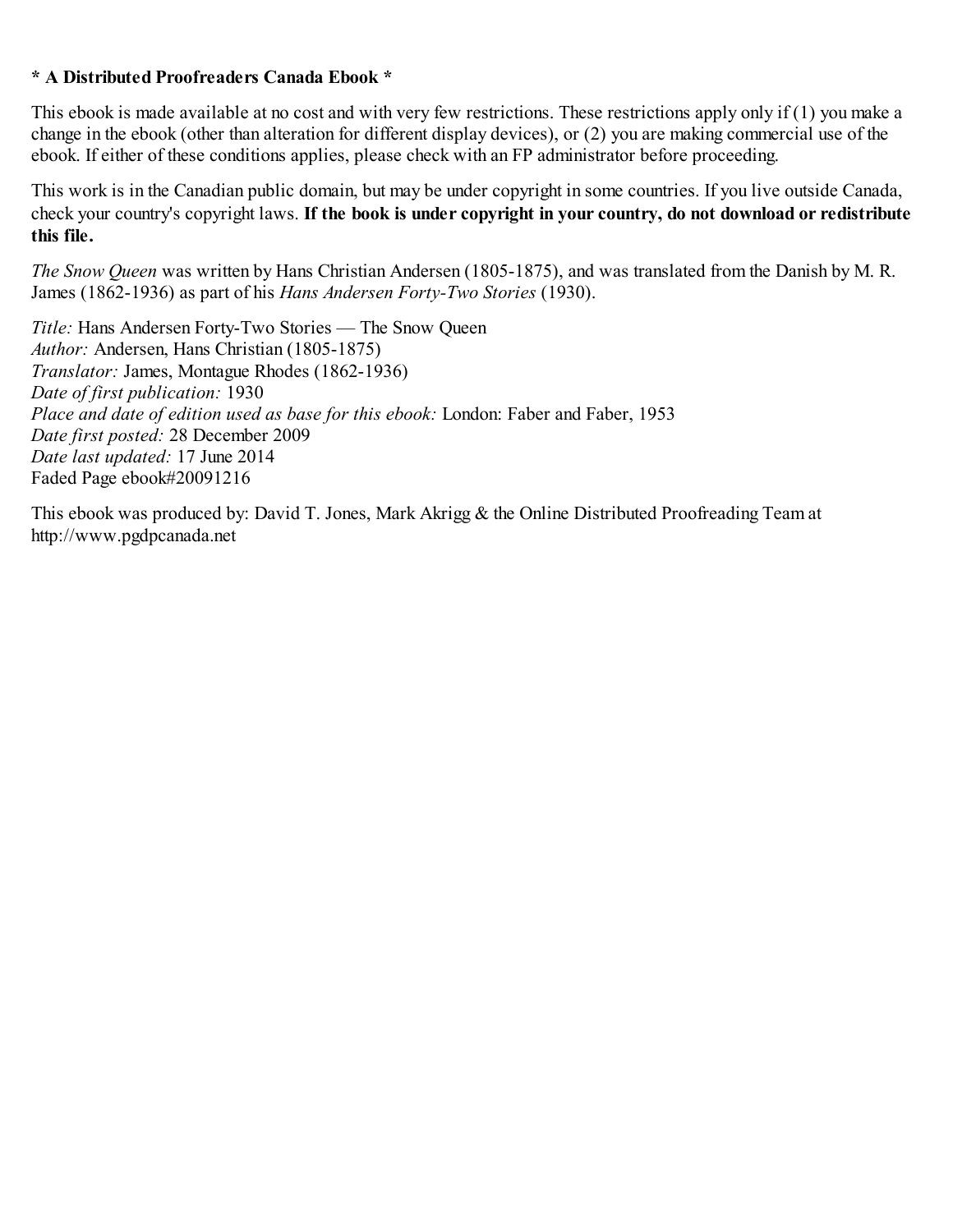# **The Snow Queen**

*A Tale in Seven Stories*

**by**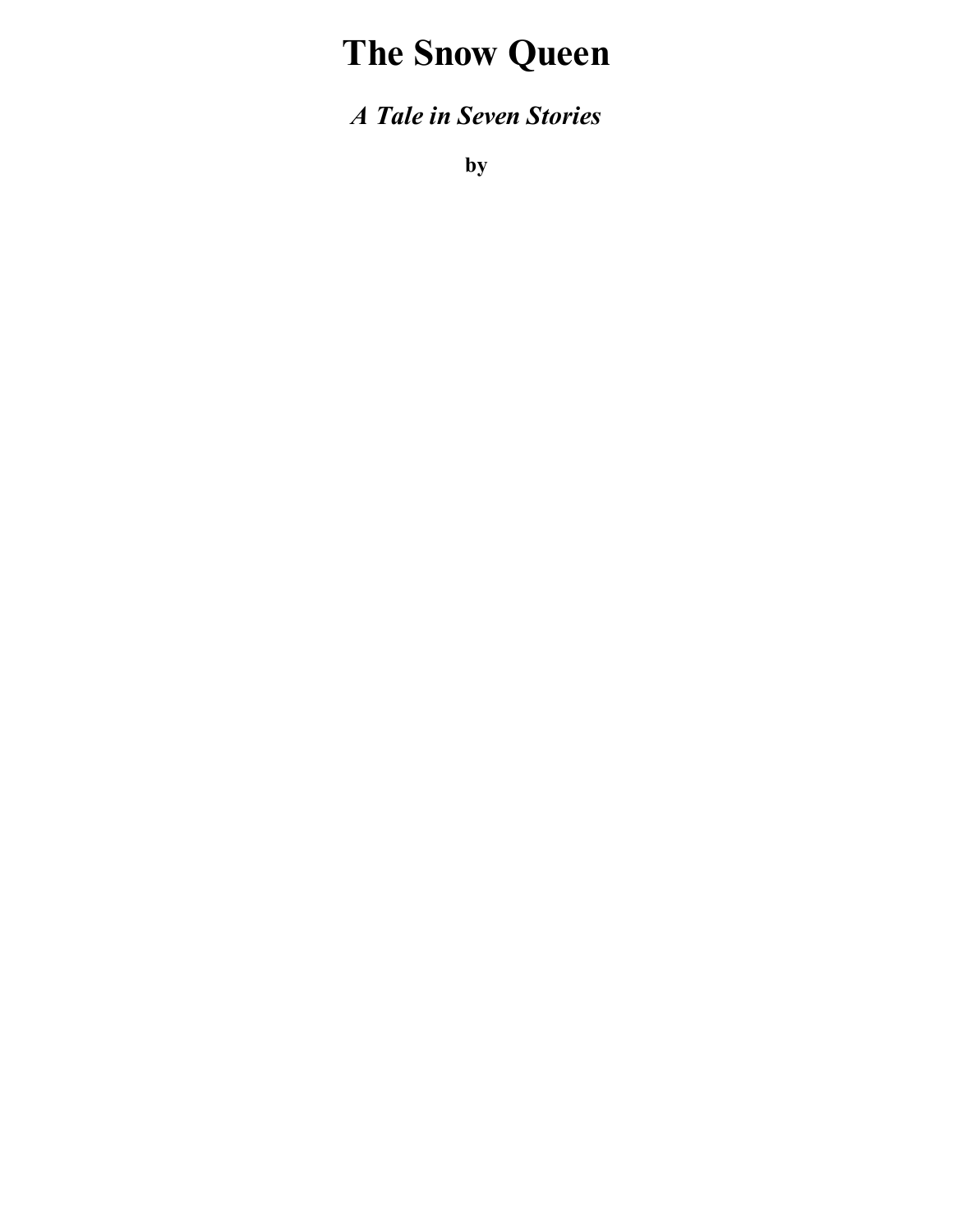# **Hans Christian Andersen**

**(from** *Hans Andersen Forty-Two Stories* **[1930], translated by M. R. James)**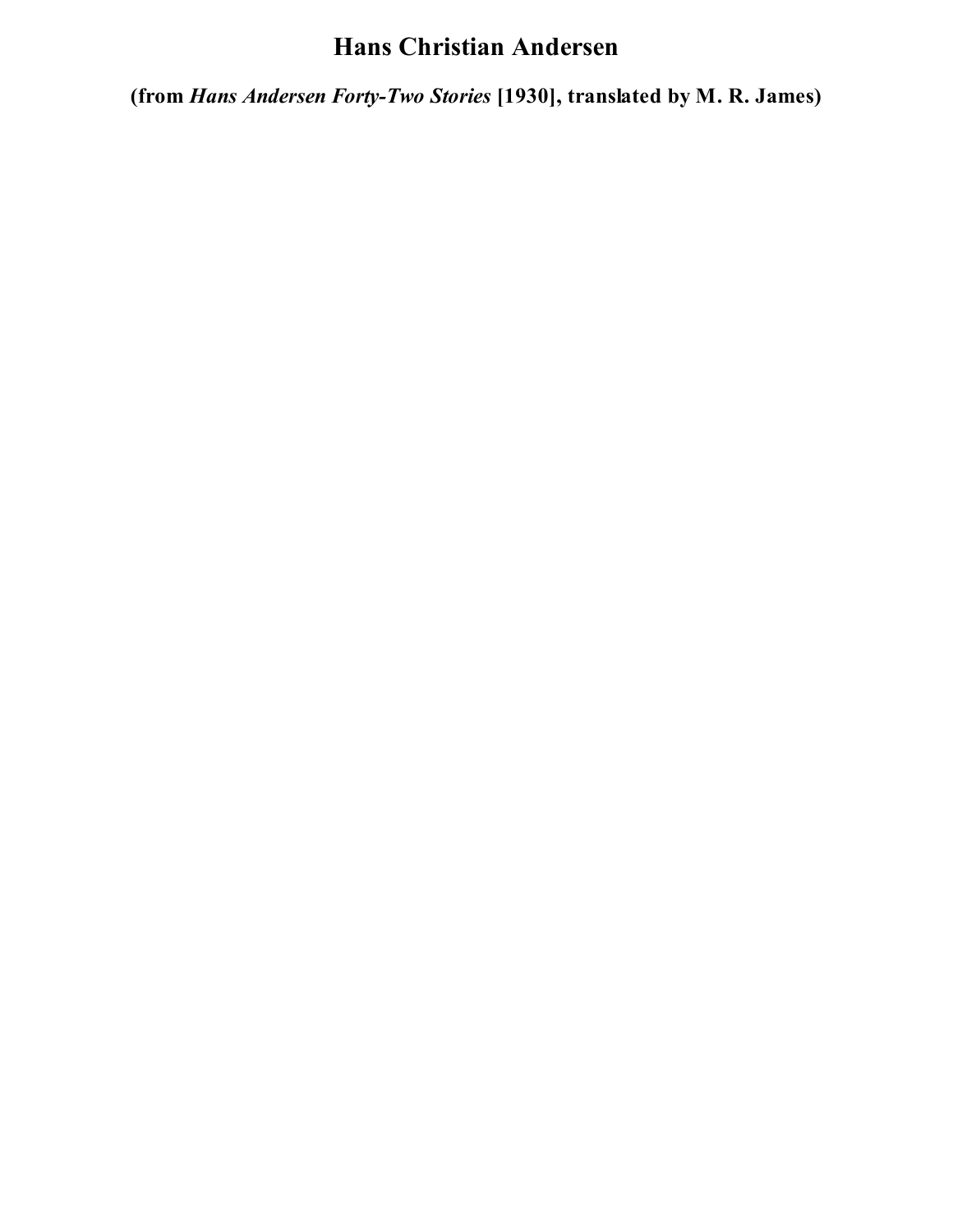### **STORY THE FIRST**

#### *Which tells of the looking-glass and the bits of it*

Attention, please, we're going to begin. When we've got to the end of the story we shall know more than we do now. There was a wicked troll. He was one of the very worst sort—he was the devil. One day he was in a very temper, for he had made a looking-glass which had this property: that everything good and pretty that was reflected in it shrivelled away in it to almost nothing, but everything that was no good and looked ugly came out plain and showed even worse than it was. The most beautiful landscapes looked like boiled spinach in the glass, and the best of men grew hideous, or else stood on their heads and had no stomachs. Their faces were so distorted that they couldn't be recognized, and if anyone had a freckle, you could be sure it would spread all over his nose and mouth. It was extra-ordinarily funny, the devil said. If a kind pious thought passed through a man's mind, there came such a grimace in the glass that the troll-devil couldn't but laugh at his clever invention. Everyone who attended the troll school (for he kept a troll school) spread the news all about that a miracle had come to pass: you could now see, they said, what the world and mankind really looked like. They ran about everywhere with the glass, and at last there wasn't a country or a person left who hadn't been distorted in it. After that they decided to fly up to heaven itself and make fun of the angels and of God. The higher they flew with the glass, the more it grimaced, till they could scarcely keep hold of it. Up and up they flew, nearer to God and His angels, and then the glass quivered so fearfully with grimacing that it fell out of their hands and was dashed on the ground below, where it broke into hundreds of millions, billions, and even more pieces; and that very thing made matters worse than before, for some of the bits were hardly as big as a grain of sand, and these flew all about in the wide world, and when they got into peoples' eyes, they stuck there, and the people either saw everything crooked or else had only eyes for what was wrong in anything; for every little splinter of the glass had kept the same power that the whole glass had. Some people even got a little bit of the glass into their hearts, and that was horrible, for the heart became just like a lump of ice. Some of the pieces were so big that they were used for window glass, but it didn't pay to look at your friends through those window-panes. Other pieces were made into spectacles, and that was a bad business, if people put on those spectacles in order to see correctly and judge rightly. The evil one laughed till he split, it tickled him so. But out in the world little bits of glass were still flying about in the air.

Now we are to hear all about it.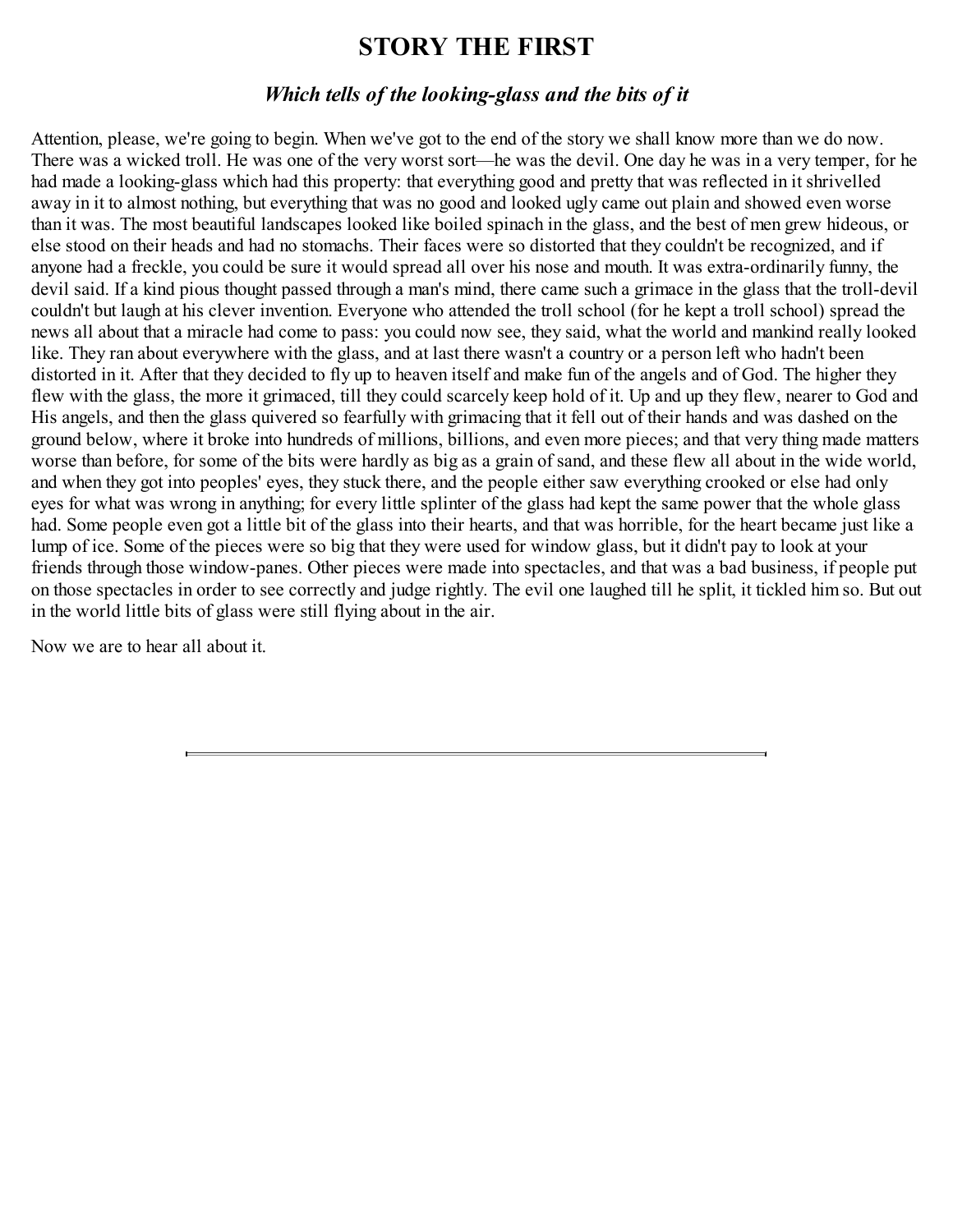# **STORY THE SECOND**

### *A Little Boy and a Little Girl*

In the big town, where there are so many houses and people that there isn't room enough for everybody to have a little garden, and where in consequence most people have to content themselves with flowers in pots, there were two poor children who had a garden somewhat bigger than a flower-pot. They weren't brother and sister, but they were as fond of each other as if they had been. Their parents were near neighbours, living in two attics, where the roof of the one house touched the other, and the gutter ran along the eaves: a small window in each house faced the other; you had only to step across the gutter and you could get from one window to the other.

The parents had, each of them, a large wooden box outside the window, and in it grew kitchen herbs which they used, and also a little rose tree; there was one in each box, and they flourished wonderfully. Then the parents thought of putting the boxes across the gutter in such a way that they reached almost from the one window to the other and really looked like two bunches of flowers. The pea plants hung down over the boxes, and the rose trees put out long branches and twined about the windows and bent over to meet each other, and made almost a triumphal arch of leaves and blossoms. The boxes were very high up, and the children knew they must not climb up into them, but they were often allowed to get out to meet each other and sit on their little stools beneath the roses, and there they used to play very happily.

In winter, of course, that pleasure was gone. The windows were often quite frozen over; but then they would heat copper pennies on the stove, and then put the hot pennies on the frosty pane, and there came a beautiful peep-hole, as round as round, behind which peeped out a blessed little kind eye, one out of each window; the little boy's and the little girl's. He was called Kay and she Gerda. In summer they could get to each other with a single jump, in winter they had first to go down a lot of stairs and then up a lot of stairs, while the snow came drifting down outside.

"Those are the white bees swarming," said the old grandmother.

"Have they got a queen too?" asked the little boy—for he knew that the real bees have one. "Indeed, they have," said grandmother, "she flies where they swarm thickest; she is the biggest of them all, and she never stays still on the ground, but flies up again into the black cloud. Many a winter night she flies through the streets of the town and peeps in at the windows, and then they freeze into wonderful patterns like flowers."

"Yes, I've seen that," said both the children; and they knew it was true. "Can the Snow Queen get in here?" asked the little girl.

"Let her come!" said the boy, "and I'll put her on the hot stove and she'll melt." But grandmother stroked his hair and told them stories about other things.

In the evening, when little Kay was at home, and half undressed, he climbed up on the stool by the window and peeped through the little hole. A few snowflakes were falling outside, and one of them, the biggest of them all, remained lying in a corner of one of the flower-boxes. This flake grew larger and larger, and at last turned into the complete shape of a lady, dressed in the finest white gauze, which seemed to be made out of millions of star-shaped flakes. She was very pretty and delicate, but she was of ice, blinding, dazzling ice; yet she was alive. Her eyes gazed out like two bright stars, but there was no rest or quietness in them. She nodded towards the window and beckoned with her hand. The little boy was frightened and jumped down off the stool; and then it seemed as if a large bird flew past the window.

Next day was clear and frosty, and then came a thaw, and after that came spring-time, and the sun shone and the green buds peeped forth; the swallows built their nests, the windows were open, and the children sat once more in their little garden high up in the gutter in the topmost story.

That summer the roses blossomed as never before. The little girl had learnt a hymn in which there was something about roses, and at the mention of them she thought of her own, and she sang the hymn to the little boy and he sang it too.

> *The roses grow in the valley, Where we meet the Jesus Child.*

The little ones held each other by the hand and kissed the roses and gazed into God's bright sunshine and spoke to it as if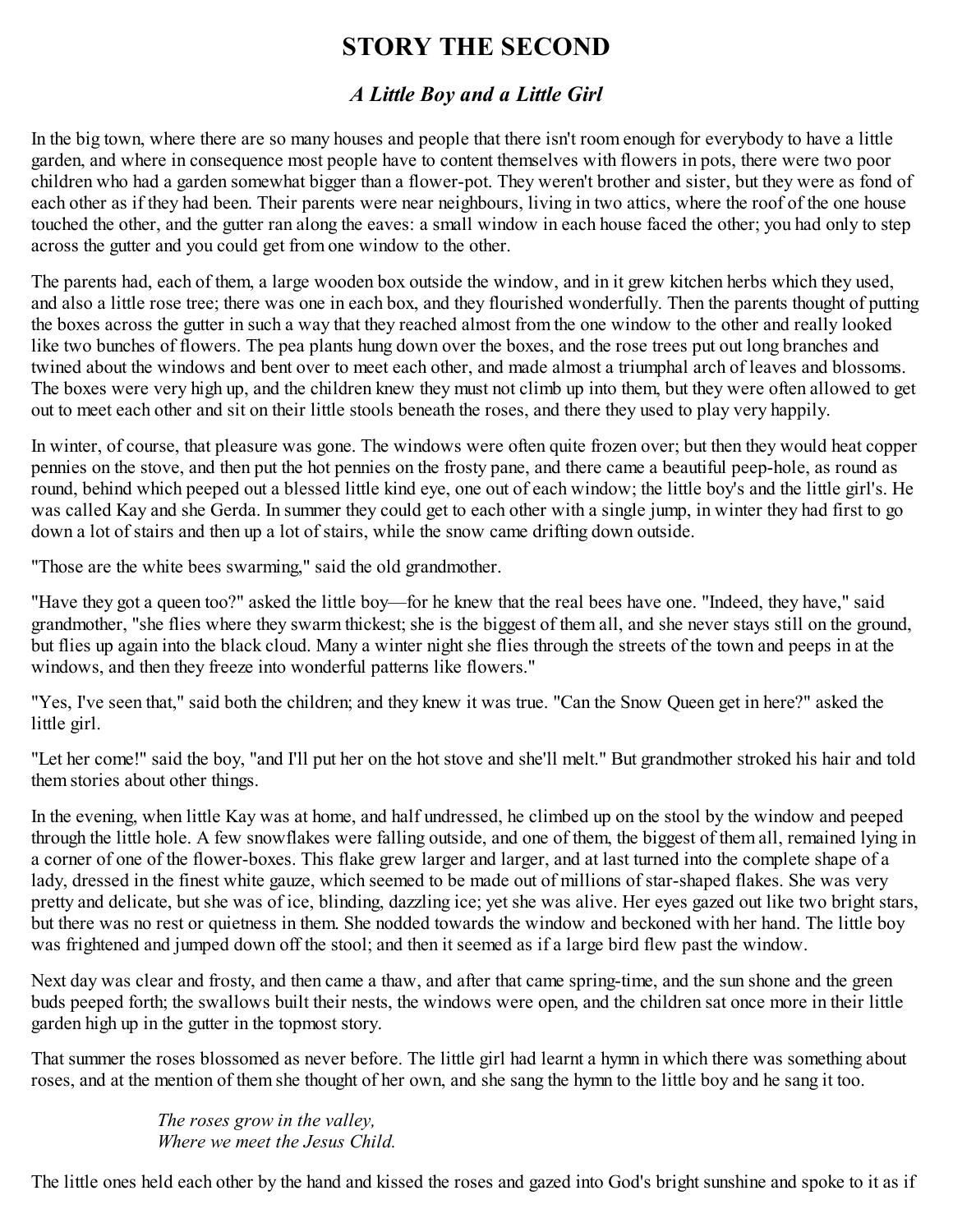the child Jesus were there. What lovely summer days were those, and how blessed it was to be out among the fresh rose bushes, which seemed as if they would never leave off blossoming!

Kay and Gerda were sitting looking at a picture book with beasts and birds in it, and then—just as the clock in the great church tower was striking five—Kay said, "Oh! Something pricked my heart, and I've just got something in my eye!"

The little girl put her arm round his neck, and he winked his eye, but no, there was nothing to be seen. "I think it's gone," he said, but it wasn't. It was one of those tiny bits that were broken off the glass, the troll-glass—you remember about that—that horrid glass which made everything great and good that was reflected in it become mean and ugly, while the evil nasty things came out, and every blemish was plain to be seen. Poor Kay! He had got a piece of it right into his heart, which would soon be like a lump of ice. For the moment it wasn't doing any harm; still, there it was.

"What are you crying for?" he asked. "It makes you look horrid! There's nothing the matter with me. Ugh!" he called out suddenly. "That rose there's worm-eaten! And look at that other, it's all crooked. Rotten roses they are, after all, like the boxes they're in." With that he gave the box a hard kick and pulled off the two roses. "What are you doing, Kay?" cried the little girl; and when he saw she was frightened, he pulled off a third rose, and ran in at his own window, leaving dear little Gerda. Later, when she brought him the picture book, he said, "it was only fit for babies", and when grandmother told them stories, he was always breaking in with a "But". And if he could he would follow her about with spectacles on and imitate her talking; it was exactly like, and made people laugh. Very soon he could imitate the walk and talk of everybody in their street. Everything that was odd or not nice about them Kay could mimic, and people said, "That boy's got an uncommon wit, to be sure". But it was the bit of glass he had got in his eye and the bit he had in his heart; and so it came about that he would tease even little Gerda, who loved him with all her heart. The games he played were quite different now: they were very clever. One winter day, when the snow-flakes were drifting down, he brought a big magnifying glass and held out the corner of his blue jacket and let the flakes fall on it.

"Now look through the glass, Gerda," he said; and there was every flake made much bigger, and looking like a beautiful flower or a ten-pointed star: lovely it was to see. "Look how clever it is," said Kay, "it's much more interesting than the real flowers are; and there's not a single thing wrong with them, they're perfectly accurate—if only they didn't melt."

A little later Kay came in with big mittens on, and his sledge hung on his back; he shouted to Gerda, right in her ear, "I've got leave to drive in the big square where the others are playing," and he was off.

Out there in the square the boldest of the boys often used to tie their sledges to a farmer's cart and drive a good long way with it. It was excellent fun. At the height of their sport a large sledge came by; it was painted white all over, and in it was someone wrapped in a shaggy white fur and wearing a shaggy white cap. This sledge drove twice round the square, and little Kay made haste and tied his own little sledge to it, and drove off with it. Faster and faster it went, into the next street. The driver turned his head and nodded to Kay in a friendly way; it seemed as if they knew each other. Every time Kay thought of loosing his sledge the driver nodded again, so Kay stayed where he was: and they drove right out through the town gate. Then the snow began to fall so thick that the boy couldn't see his hand before him as he drove on; and he hastily loosed the rope so as to let go of the big sledge. But it made no difference, his little trap held fast to it, and it went like the wind. He called out loudly, but no one heard, and the snow drifted down and the sledge flew onward. Sometimes it made a bound as if it were going over ditches or fences. He was in a dreadful fright; he tried to say the Lord's Prayer, but he could only remember the multiplication table.

The snow-flakes grew bigger and bigger, till at last they looked like large white hens; suddenly they parted, the big sledge pulled up, and the person who was driving in it rose. The fur and the cap were all of snow: it was a lady, tall and slender, shining white—the Snow Queen.

"We have travelled well," said she; "but you mustn't freeze. Creep into my bearskin." She put him beside her in the sledge, and he felt as if he were sinking into a snow-drift. "Are you still cold?" she asked, and kissed him on the forehead. Ugh! it was colder than ice, and struck straight to his heart—which itself was almost a lump of ice. He felt as if he was dying, but only for a moment: then all was right, he didn't notice the cold about him any more.

"My sledge! Don't leave my sledge behind!" that was the first thing he remembered: so it was tied on to one of the white hens, which flew after them with the sledge on its back. Once more the Snow Queen kissed Kay, and he had forgotten little Gerda and grandmother and everyone at home.

"No more kisses now," said she, "or I should kiss you to death." Kay looked at her; very pretty she was; a cleverer,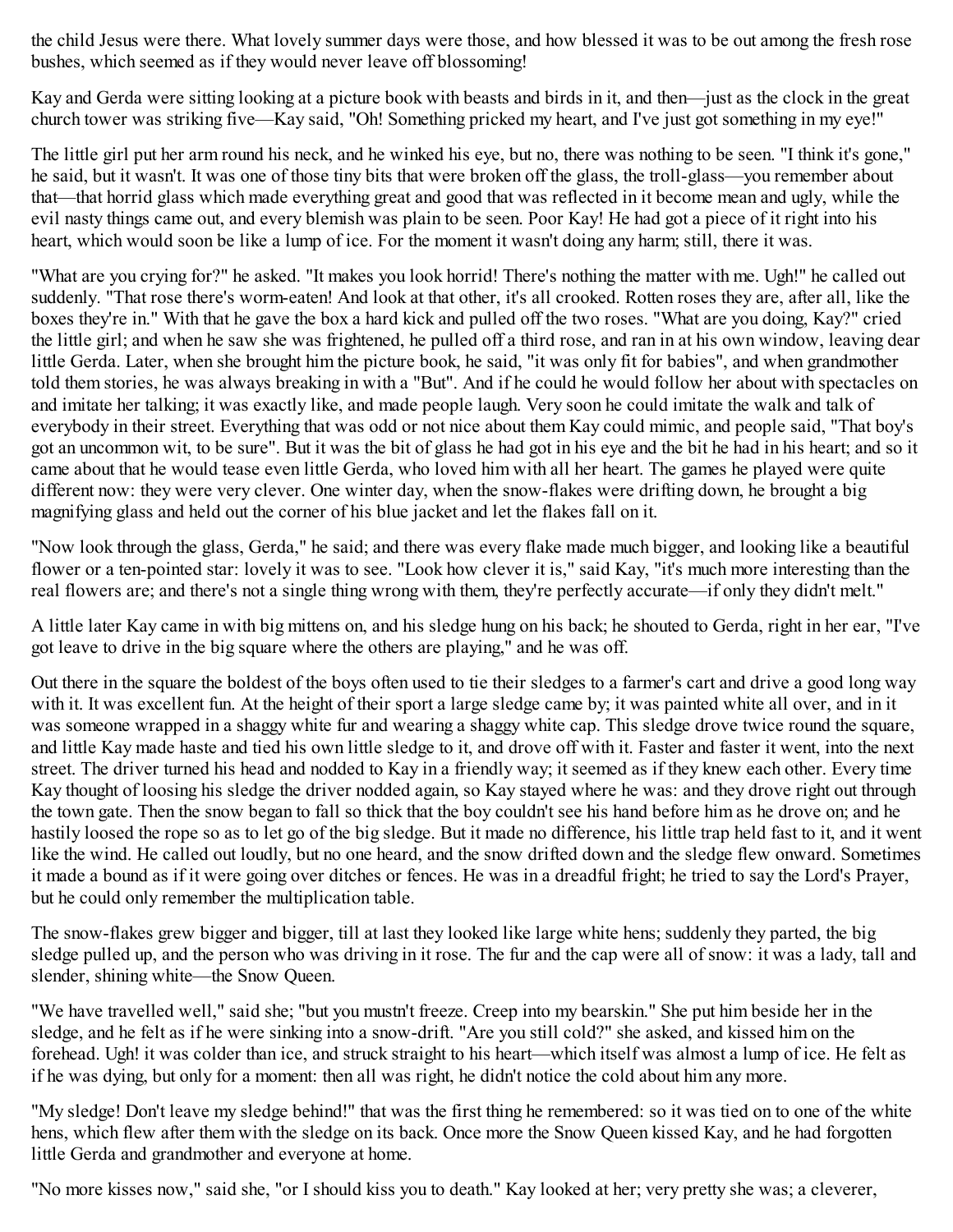fairer face he could not imagine. She didn't seem now to be of ice, as she was when she sat outside the window and beckoned him. In his eyes she was perfect, and he felt no fear. He told how he knew mental arithmetic, and with fractions, too, and the area of the country, and how many inhabitants, and she smiled all the time, till he thought that what he knew didn't come to much. He gazed up into the immense spaces of the air, and she flew on with him, flew high among the dark clouds, and the storm wind whistled and roared as if it were singing old ballads. Over forest and lake they flew, over sea and land: below them the cold blast whistled, the wolves howled, the snow sparkled; above them flew the black cawing crows, but over all shone the moon, large and bright; and by its light Kay watched through the long long winter night; by day he slumbered at the feet of the Snow Queen.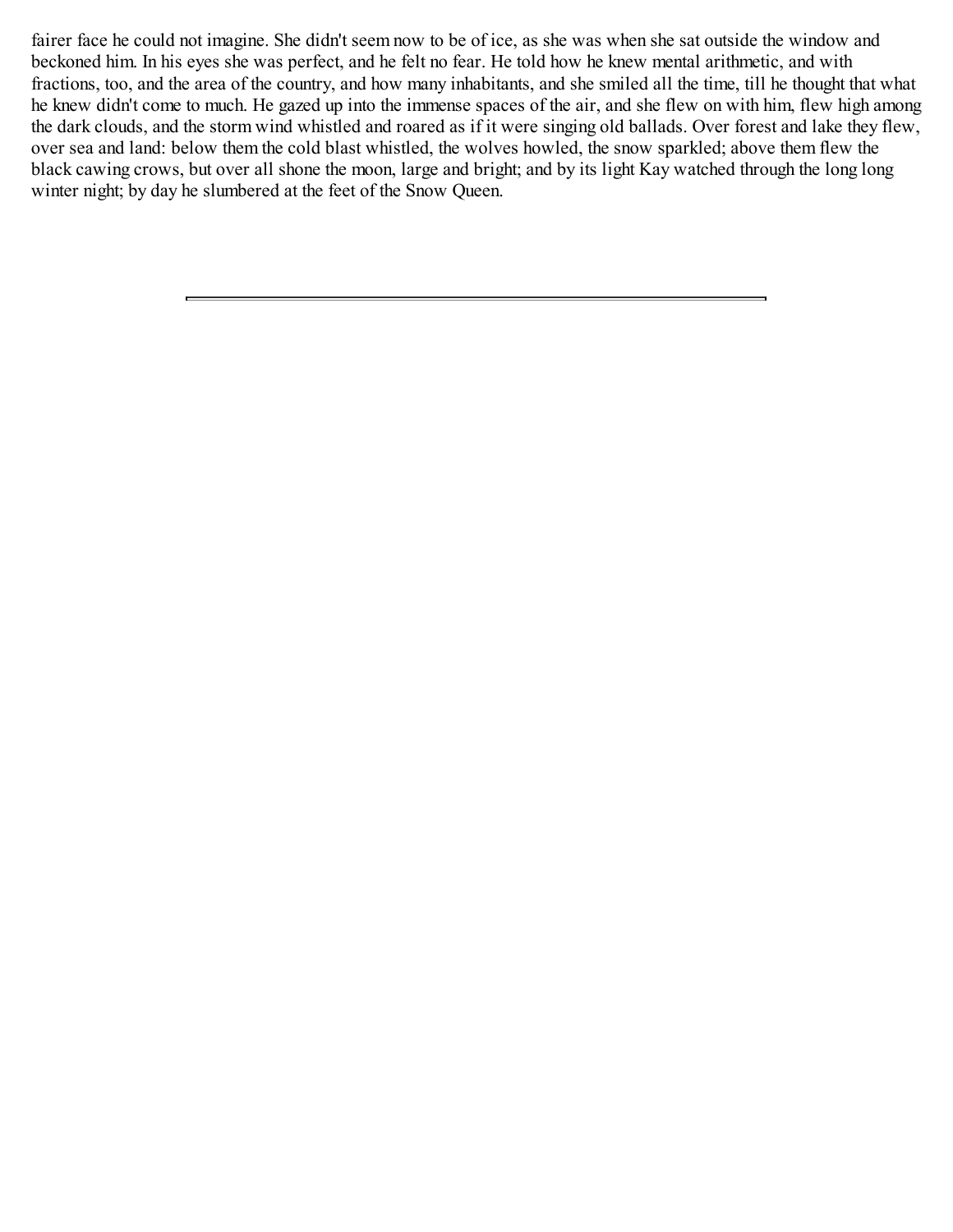### **STORY THE THIRD**

#### *The Flower Garden of the Old Woman who knew Magic*

But how fared little Gerda when Kay came back no more? Where could he be? Nobody knew, nobody could tell. The boys could only say they had seen him tie his little sledge to another fine large one which had driven down the street and out at the town gate. Nobody knew where he was. Many tears were shed; sore and long did little Gerda weep. Then they said he was dead, drowned in the river that ran past the town. Dark indeed and long were those winter days.

Then came spring with warmer sunshine.

"Kay is dead and gone," said little Gerda.

"I don't believe it," said the Sunshine.

"He's dead and gone," said she to the swallows.

"I don't believe it," they answered, and at last little Gerda didn't believe it either.

"I'll put on my new red shoes," she said one morning early, "the ones Kay has never seen, and I'll go down to the river and ask about him."

It was quite early. She kissed her old grandmother as she slept, put on the red shoes, and went out of the gate to the river, quite alone.

"Is it true that you have taken my little playfellow? I'll give my red shoes if you'll give him back to me."

The waves, she thought, nodded in a queer fashion; so she took her gay red shoes, the most precious thing she had, and threw them both into the river, but they fell close into the bank, and the little waves carried them straight back to her on shore. It seemed that the river would not take the most precious thing she had because it had not got little Kay. But she thought she hadn't thrown the shoes far enough out, so she climbed into a boat that lay in the rushes, and went out to the further end of it and threw out the shoes. But the boat was not moored fast, and with the movement she made it floated away from the shore. She noticed this and made haste to get out, but before she could get back the boat was more than a fathom away, and began to drift more quickly along. Little Gerda was very much frightened and began to cry; but nobody heard her except the sparrows, and they couldn't carry her ashore; but they flew along the bank and sang, as if to comfort her: "Here we are, here we are!" The boat was carried downstream; little Gerda sat still, in her stockinged feet; her little red shoes floated behind, but couldn't reach the boat, which was now travelling faster.

Both banks were very pretty, with beautiful flowers, old trees, and sloping fields with sheep and cows; but never a man was to be seen.

"Perhaps the river will carry me to little Kay," thought Gerda. This put her in better spirits, and she stood up and for many hours gazed at the pretty green banks. At last she came to a large cherry orchard, in which was a little house with quaint blue and red windows, and for the rest a thatched roof, and outside two wooden soldiers, who were shouldering arms for everyone who came sailing by. Gerda called to them, thinking they were alive: but very naturally they didn't answer. She came quite near them; the river carried the boat straight towards the shore. Gerda called out yet louder, and then there came out of the house an old old woman, supporting herself on a crooked stick. She had a large sun-hat on, painted with the most splendid flowers.

"Poor dear little child," said the old woman, "how ever did you get out here on this great big river, far out into the wide world?" And with that the old woman stepped into the water and hooked her stick fast to the boat and pulled it ashore and lifted little Gerda out. Gerda was glad to be on dry land again, but still she was a little afraid of the strange old woman. "Come now, and tell me who you are, and how you got here," she said. And Gerda told her everything; and the old woman shook her head and said, "Hm, hm!" And when Gerda had told her everything and asked if she had seen little Kay, the woman said he hadn't passed that way, but he would come, sure enough, and she wasn't to be worried, but must taste her cherries, and look at her flowers, that were prettier than any picture book and could each of them tell a whole story. Then she took Gerda by the hand, and they went into the little house, and the old woman locked the door.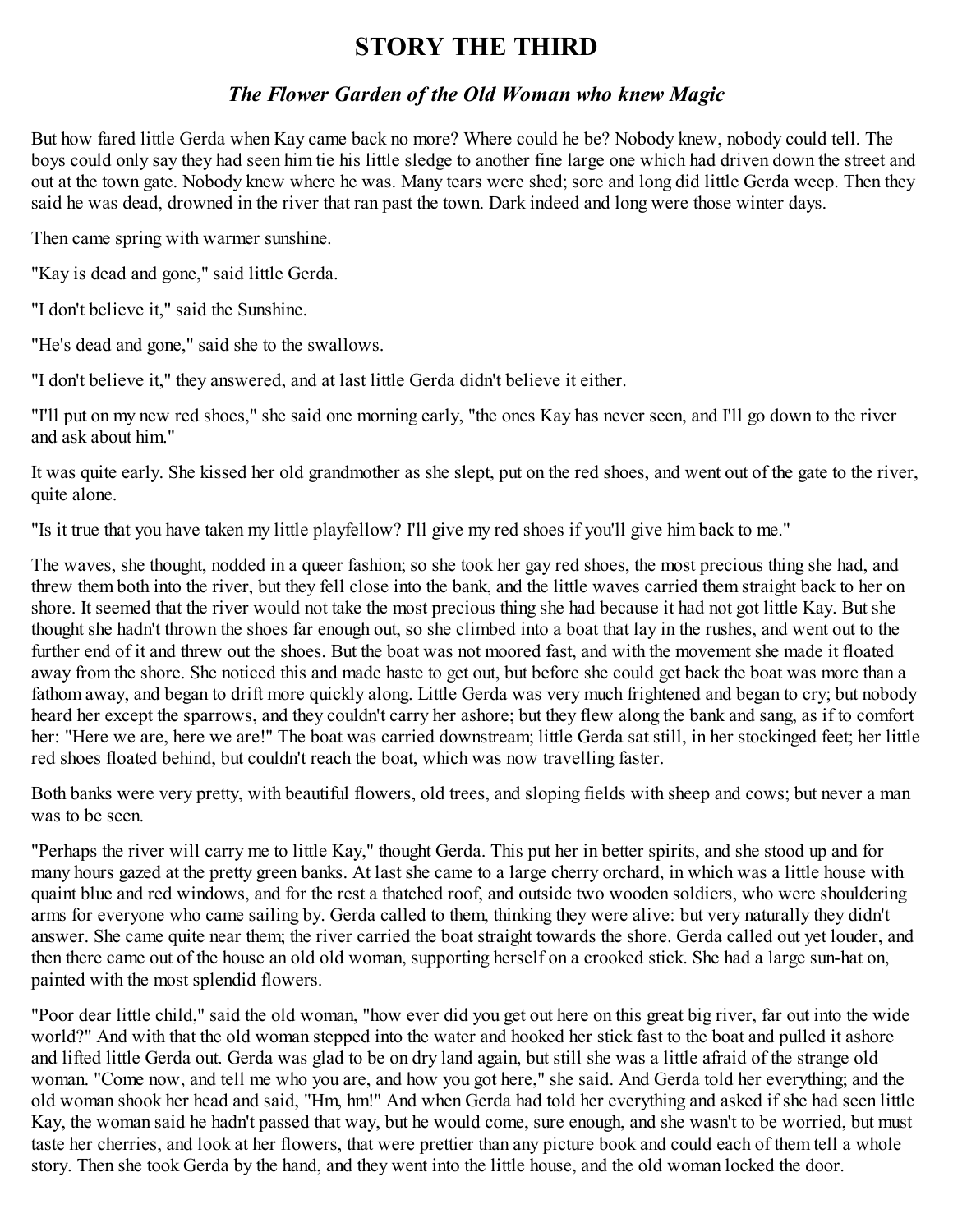The windows were placed very high up, and the glass in them was red and blue and yellow. The daylight shone very oddly through them, with all their colours; but on the table were the most beautiful cherries, and Gerda ate as many as she liked, for she was allowed to; and while she was eating, the old woman combed her hair with a gold comb, and the hair curled and shone lovely and yellow about her kind little face, the round face that looked like a rose.

"I've been longing for a sweet little girl like you," said the old woman, "you'll see how well we two shall get on," and all the time she was combing little Gerda's hair Gerda was forgetting more and more her foster brother Kay: for the old woman was skilled in witchcraft, but she wasn't a wicked witch, she only used witchcraft a little, for her own pleasure, and just now she wanted very much to keep little Gerda. In order to do so, she went out into the garden and stretched out her hooked stick towards all the rose bushes: and though they were all blooming beautifully, they all sank down into the black earth and you couldn't see where they had been. The old woman was afraid that when Gerda saw the roses she would think of her own roses, and then remember little Kay and run away.

Then she took Gerda out into the flower garden. Dear me! What fragrance and beauty there was there. All the flowers one could think of, flowers belonging to every season, stood there in their full bloom; no picture book could be more gaily coloured and pretty. Gerda jumped for joy and played about till the sun set behind the tall cherry trees. Then she was given a lovely bed with red silk pillows that were stuffed with blue violets, and there she slept and dreamt as beautiful dreams as any queen on her wedding day.

Next day she played among the flowers again in the hot sunshine; and so many days went by. Gerda knew every flower, but, many as there were of them, she thought that one was missing, but she didn't know which. Then, one day she was sitting looking at the old woman's sun-hat with the flowers painted on it, and the prettiest of all that were there was a rose. The old woman had forgotten to take it away from her hat when she got rid of the others in the garden. It only shows what comes of not having your wits about you. "Why!" said Gerda, "aren't there any roses?" And she ran in among the beds and looked and looked, but there were none to be found. Then she sat down and cried; but her hot tears fell exactly on the spot where a rose tree had sunk down, and when the tears wetted the ground the tree rose up all at once, blossoming just as when it sank down, and Gerda threw her arms round it and kissed the roses, and thought of the beautiful ones at home, and with them of little Kay.

"Oh, how I have been dawdling," said the little girl. "I was to find Kay—don't know where he is?" she asked the roses, "do you think he's dead and gone?" "Dead he isn't," said the roses. "We've been down in the ground where all the dead people are, but Kay wasn't there."

"Thanks, thanks," said little Gerda, and went off to the other flowers and looked into their cups and asked: "Do you know where little Kay is?"

But every one of the flowers was standing in the sun and dreaming its own story or life and of these little Gerda heard ever so many; but none of them knew anything about Kay.

What said the tiger lily?

"Do you hear the drum! boom! boom! There are only two notes! Boom! Boom! Hark to the women's dirge! Hark to the cry of the priests! In her long red robe the Indian woman stands on the pyre, and the flames rise round her and her dead husband; but the woman is thinking of the living one who stands there in the circle, of him whose eyes burn hotter than the flames, the fire of whose eyes pierces nearer her heart than the flames which will quickly burn her body to ashes. Can the heart's flame perish in the flames of the pyre?"

"I don't understand that in the least," said little Gerda.

"That's my story," said the tiger lily.

What says the bindweed?

"High above the narrow field-path hangs an ancient castle. Thick evergreens grow about the old red walls, leaf on leaf, away up to the balcony, and there stands a fair maiden. She bends over the parapet and looks down upon the road. No rose hangs fresher on its spray than she, no apple blossom borne by the breeze from its tree floats more gracefully. How her costly silken kirtle rustles! Cometh he not?"

"Is it Kay you mean?" asked little Gerda.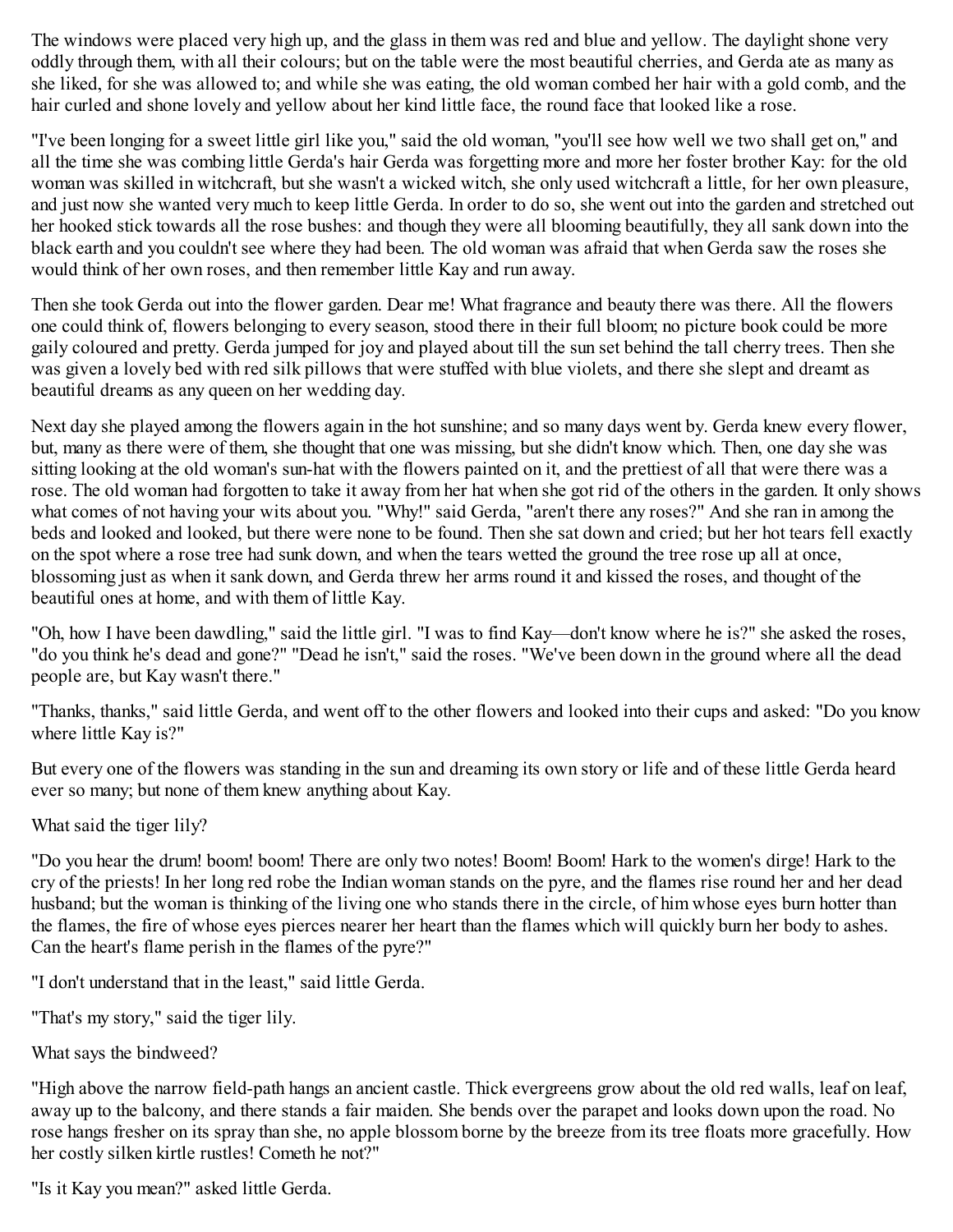"I'm only talking of my story, my dream," the bindweed answered.

What says the little snowdrop?

"Between the trees the long board hangs in the ropes. It's a swing: two pretty little girls—their frocks white as snow, and long green silk ribbons fluttering from their hats—are sitting and swinging. Their brother, who is bigger than they, is standing up in the swing, with his arm round the ropes to steady himself, for in one hand he has a little saucer and in the other a clay pipe, and he's blowing soap bubbles. To and fro goes the swing, and the bubbles float with lovely changing colours; the last one is still hanging to the pipe-stem and swaying in the breeze; on goes the swing. The little black dog, as light as the bubbles, stands on his hind legs and wants to get into the swing too; it flies past, he tumbles down, and barks, and is angry. They laugh at him—the bubbles burst. A swinging plank, a waving picture in foam! That is my song."

"I suppose it's very pretty, what you're talking about, but you say it so sadly, and you never mention Kay."

What do the hyacinths say?

"There were three fair sisters, delicate and fine; the robe of one was red, the second's was blue, and the third's all white. Hand in hand they danced by the still lake in the bright moonlight. They were no elfin maidens, but of the children of men. There came a waft of fragrance, and the maidens vanished in the forest. Stronger grew the perfume. Three coffins, wherein the three fair maidens lay, glided from the depths of the forest, glided over the lake. Fireflies flew round them like tiny evening lamps. The dancing maidens, do they slumber or are they dead? The scent of the flowers tells that they are dead. The evening bell rings out over the dead."

"You make me quite wretched!" said little Gerda. "Your scent is so strong, I can't help thinking of the dead maidens. Oh, dear! Is little Kay really dead? The roses have been down in the ground and they say 'No'."

"Ding, dong!" rang out the hyacinth bells. "We're not ringing for little Kay, we don't know him, we're only singing our own song, the only one we know."

So Gerda went to the buttercup, shining out from among its brilliant green leaves. "You're a bright little sun," said Gerda; "tell me if you know where I can find my playfellow." The buttercup shone very prettily and looked back at Gerda. What song, now, could the buttercup sing? Not one about Kay, at any rate.

"In a little yard God's sun was shining warm on the first day of spring; its beams crept down the neighbour's white wall; close by grew the first yellow flowers, shining like gold in the hot sunbeams. The old grandmother was out of doors in her chair; her pretty grand-daughter, the poor servant maid, came home upon a short visit, and gave her grandmother a kiss. There was gold, beautiful gold in that blessed kiss, gold on the lips, gold in the heart, gold up there in the early morn. Look, that's my little story," said the buttercup.

"Oh, my poor old granny!" sighed Gerda. "Yes, she must be longing for me, and unhappy about me, as she was about little Kay. But I'll soon be home again and bring Kay with me. It's no good asking the flowers; they only know their own song and tell me nothing." So she tucked up her little frock to run the quicker. But the narcissus hit against her leg as she jumped over it, and she stopped and looked at the tall flower and asked: "Do you happen to know anything?" And she stooped down to it; and what did it say?

"I can see myself! I can see myself!" said the narcissus. "Oh, how strong my scent is! Up in the little garret stands a little ballet-girl half dressed—standing first on one leg she is, then on both, and kicking out at the whole world—she's only an illusion. She's pouring water out of a teapot on to a bit of stuff that she's holding; it's her stays. Cleanliness is a good thing. The white frock hangs on its peg, it too has been washed in the teapot and dried on the roof. She puts it on, and a saffron yellow kerchief about her neck, which makes the dress shine whiter. Legs up in the air! Look how she stands on a stalk! I can see myself, I can see myself!"

"I don't care about that in the least," said Gerda, "it's no use telling me that." So she ran to the border of the garden; the door was locked, but she twisted at the rusty staple till it came away, and the door flew open, and then out ran little Gerda barefoot into the wide world. Thrice she looked back, but there was nobody coming after her. At last she could run no further, and sat down on a big stone, and when she looked about her, why, summer was over and it was late autumn. You couldn't see that inside that beautiful garden, where there was always sunshine and flowers of all seasons bloomed.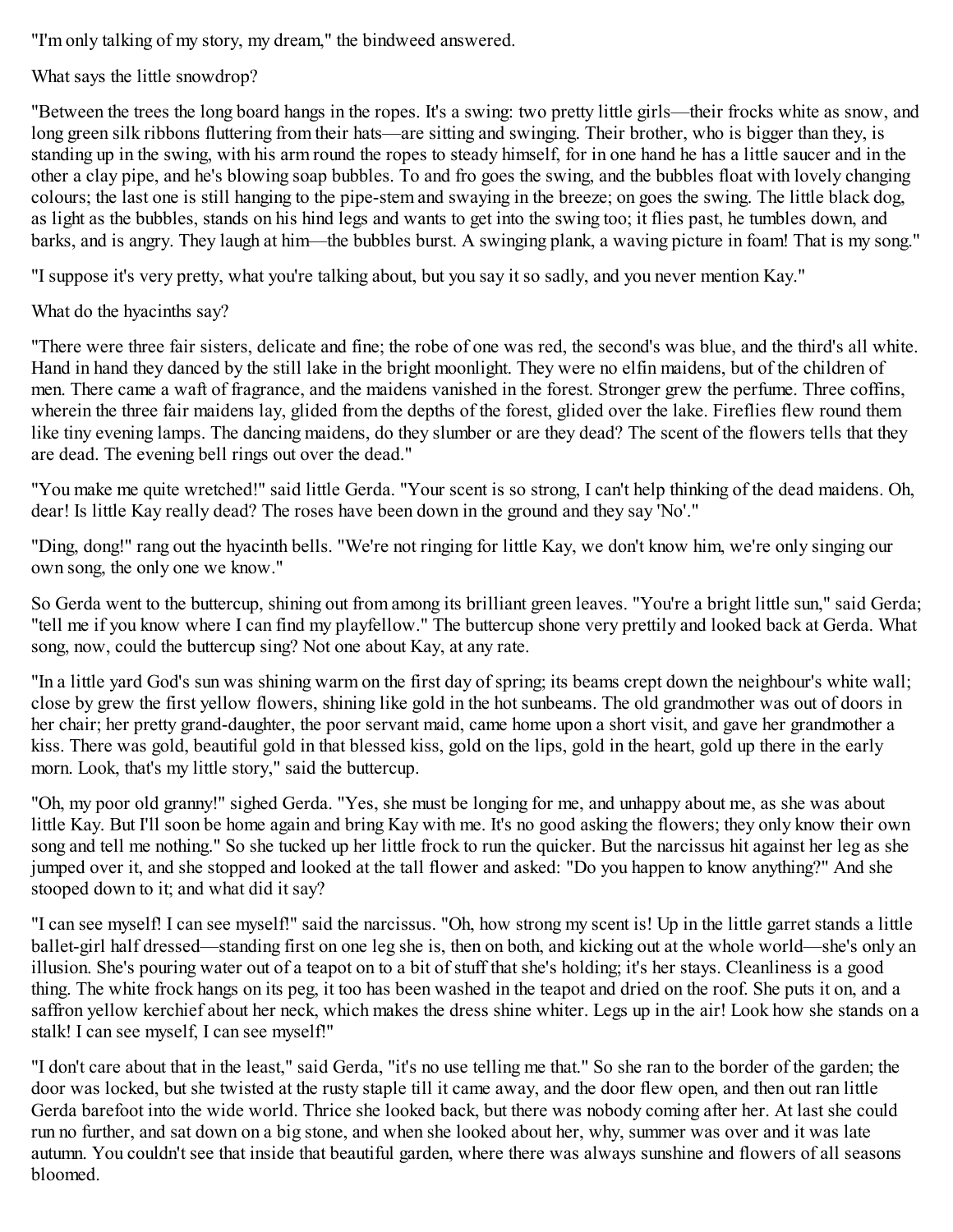"Good heavens! How I have dawdled!" said the Gerda. "It's autumn now. I daren't rest a minute!" So she got up and went on.

Oh, how bruised and tired were her little feet, and how cold and raw it was all round! The long leaves of the willow were pale yellow, and the mist dripped off them in waterdrops; one leaf after another fell, and only the sloe bush had kept its fruit—sour fruit that dried up your mouth. Oh, how grey and dismal it was out in the wide world!

 $\blacksquare$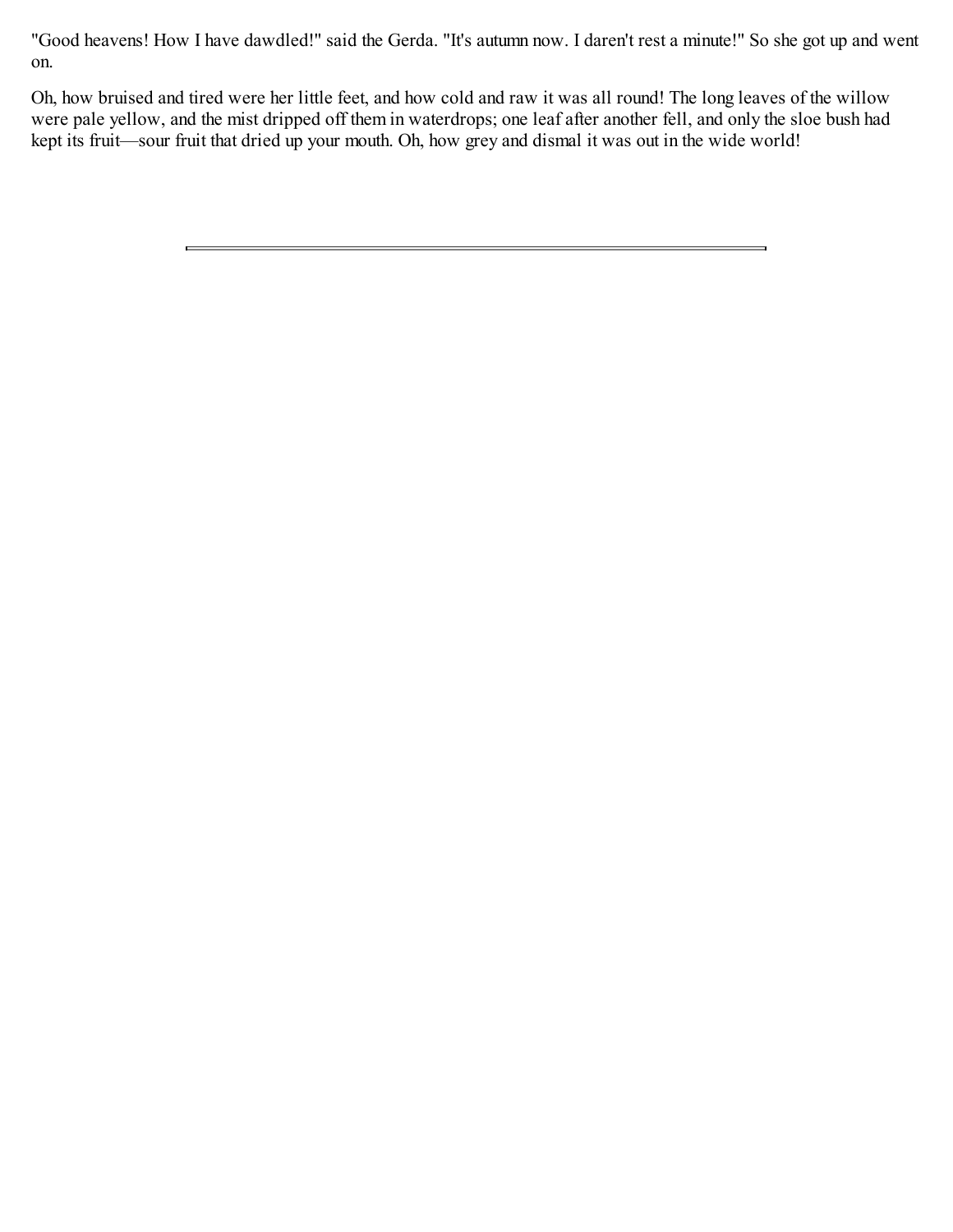# **STORY THE FOURTH**

### *A Prince and Princess*

Gerda had to rest herself again. And there, hopping over the road right in front of where she sat, was a large crow. For a long time it had sat and looked at her with its head on one side, and now it said, "Kra, Kra—Goo'day, Goo'day!"—it couldn't say it any better, but it meant very kindly by the little girl, and asked where she was going all alone in the wide world. The words "all alone" Gerda understood very well, and felt how much they meant; so she told the crow all the story of her life and asked if it had seen Kay. The crow nodded very thoughtfully, and said, "Maybe, maybe." "What? Do you think you have?" the little girl cried, and almost squeezed the crow to death, she kissed it so hard.

"Gently! Gently!" said the crow. "I think it may be little Kay, but if so, he's quite forgotten you for the Princess."

"Does he live with a Princess?" asked Gerda.

"Yes, listen," said the crow, "but I find it so hard to talk your speech. If you can understand crow-talk I can tell you better."

"No, I haven't learnt it," said Gerda, "but Granny knew it, and knew P-talk too. I wish I'd learnt it."

"Doesn't matter," said the crow, "I'll tell you as well as I can, but I shall make a poor business of it." So it told what it knew.

"In the kingdom where we are now there lives a Princess who is exceedingly clever; besides, she's read all the newspapers in the world and forgotten 'em again, she's so clever. The other day she was sitting on her throne, which isn't much fun after all, people say; and she happened to hum a song which was 'Heigh-ho for a husband!' 'Why, there's something in that,' said she, and she made up her mind to marry; only she would have a husband who knew how to answer when you talked to him, one that didn't merely stand there and look distinguished; that's very dull. So she had all the court ladies drummed up, and when they heard what she wanted, they were delighted. 'I do like that,' they said, 'we were just thinking something of the sort the other day.' Now you may be sure every word I'm telling you is true,' said the crow, 'for I've got a sweetheart who's tame and goes everywhere about the palace, and she told me the whole thing.' Of course, the sweetheart was a crow too, for crow seeks his mate, and the mate's always a crow.

"The newspapers came out immediately with a border of hearts and the Princess's monogram, and you could read there how it was open to any good-looking young man to come up to the palace and speak with the Princess, and the one that spoke so you could see he was at home there, and talked the best, the Princess would take him for husband. Yes, indeed," said the crow, "you may take it from me, as sure as I sit here, the people came streaming in: there was a crowd and a commotion, but nothing came of it, either the first day or the second. They could all of them talk well enough while they were out in the street, but when they came in by the palace gate and saw the guards in silver, and footmen in gold, all up the stairs, and the big halls all lighted up, they were flabbergasted, and when they stood in front of the throne where the Princess was sitting, they couldn't think of anything to say but the last word she had said, and she didn't care about hearing that over again. It was just as if the people in there had got snuff into their stomachs and were stupefied till they got out into the street again, and they could talk. There was a row of them reaching right away from the town gate to the palace. I went there myself to look at it," said the crow. "They got hungry and thirsty too, but they got nothing from the palace, not even so much as a glass of luke-warm water. Some of the cleverest, to be sure, had brought a bit of bread and butter with them, but they didn't give their neighbours any: they thought to themselves: 'Just let him look hungry and the Princess won't have him.'"

"But Kay, little Kay," asked Gerda. "When did he come? Was he among all those people?" "Give me time, give me time! Now we are getting to him. It was the third day, and there came a little fellow without horse or carriage, marching quite cheerfully straight up to the palace. His eyes shone like gems and he had lovely long hair, but his clothes were shabby."

"It was Kay," Gerda cried out joyfully. "Oh, then I've found him!" And she clapped her hands.

"He had a little bundle on his back," the crow said.

"Ah, that must have been his sledge," said Gerda, "for he went off with his sledge." "It might quite well be that," said the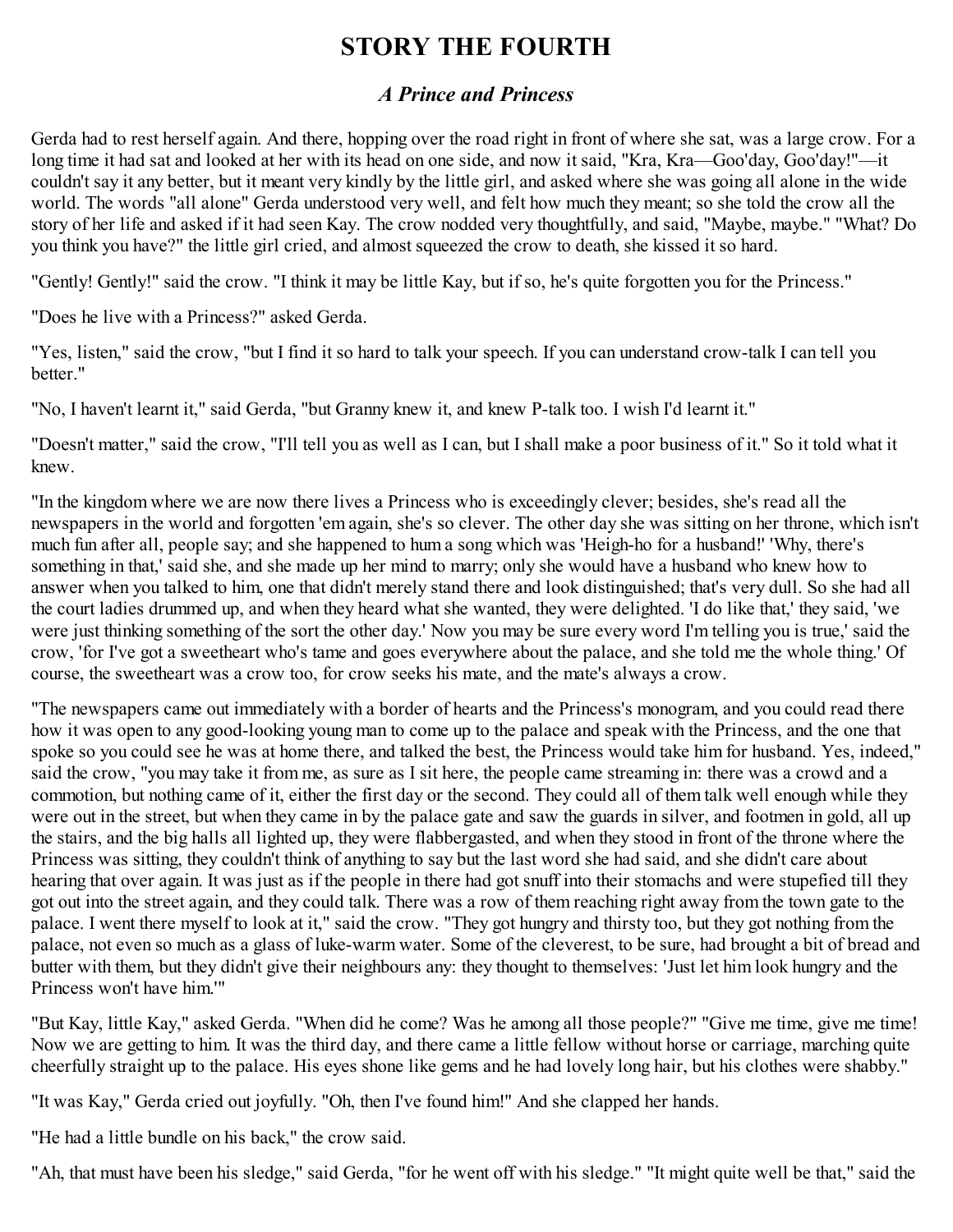crow. "I didn't look very close at it, but I know from my tame sweetheart that when he came in at the palace gate and saw the lifeguards in silver and the footmen in gold all up the stairs, he wasn't in the least taken aback, but nodded and said to them: 'It must be dull standing on the stairs. I'd sooner go in.' The halls were shining with lights, and privy councillors and excellencies were walking barefoot and carrying golden dishes; it was enough to make anybody feel solemn. His boots creaked dreadfully loud, but he wasn't frightened a bit." "That's certainly Kay," said Gerda. "I know he'd got some new boots, I heard them creak in Granny's room."

"Yes, creak they did," said the crow, "and as bold as could be he walked straight into the Princess, who was sitting on a pearl as big as a spinning-wheel, and all the court ladies with their maids and their maids' maids, and all the courtiers with their men and their men's men, who keep a page, were stationed all around, and the nearer they stood to the door the prouder they looked: the men's men's page, who always wears slippers, can hardly be looked at, he's so proud standing there at the door."

"That must be frightening," said little Gerda, "and yet Kay won the Princess!"

"If I hadn't been a crow I'd have taken her myself, though I am engaged. He spoke, it seems, every bit as well as I do when I speak crow-talk, so my tame sweetheart tells me. He was cheerful and nice-looking. He hadn't come courting at all, but only to hear the Princess's conversation, and he thought well of it, and she thought well of him."

"Oh, yes! Certainly it's Kay," said Gerda. "He was clever: he knew mental arithmetic with fractions. Oh, won't you take me into the palace?"

"It's easy enough to say that," said the crow, "but how are we to manage it? I must talk to my tame sweetheart about it, she's sure to be able to advise us; for I must tell you that a little girl like you will never be allowed to come right in."

"Oh, yes, I shall," said Gerda. "When Kay hears I'm here, he'll come out directly and fetch me." "Well, wait for me here at the stile," said the crow, and put his head on one side and flew off. Only when it was dark did the crow come back. "Rax! rax!" said he. "She sends you her best compliments, and here's a small loaf for you which she took from the kitchen: there's lots of bread there, and I'm sure you're hungry. It's not possible for you to get into the palace: why, you're barefoot, and the guards in silver and the footmen in gold wouldn't allow it; but don't cry, you shall get in all the same. My sweetheart knows of a little backstair that leads to the bedroom, and she knows where she can get the key."

They went into the garden, up the great avenue where one leaf after another was falling; and when the lights in the palace were put out one by one the crow led little Gerda across to a back door which stood ajar.

Oh, how Gerda's heart beat with anxiety and longing! She felt as if she was going to do something wrong, yet all she wanted was to know if it was little Kay; why, it must be he; she imagined so vividly his clever eyes and his long hair; she could actually see how he would smile when they were sitting at home beneath the roses. He would, of course, be overjoyed to see her and to hear what a long way she had come for his sake, and how everyone at home had grieved when he didn't come back. How anxious and how glad she was!

They were now at the stairs: a little lamp was burning in a stand: in the middle of the floor stood the tame crow, turning her head this way and that, and contemplating Gerda, who curtsied as her grandmother had taught her to do.

"My betrothed has spoken most charmingly of you, my little lady," said the tame crow, "and your biography, as we may call it, is also very touching. If you will take the lamp, I will lead the way. We shall go by the shortest way, where we shall meet no one."

"I think someone is coming after us," said Gerda. Something came rushing by, as it were shadows passing along the wall, horses with fluttering manes and slender legs, huntsmen and lords and ladies on horseback.

"They're only dreams," said the crow, "they come and fetch the Quality's thoughts out a-hunting, and it's a good thing; you can look at them in bed all the better. Only let me see, if you come to honour and distinction, that you bear a thankful heart."

"Oh, there's no use talking about that," said the crow from the forest.

They now entered the first chamber, which was of rose-red satin with worked flowers on the walls; here the dreams were already darting past them, but they went so quick that Gerda could not manage to see the Quality. Each chamber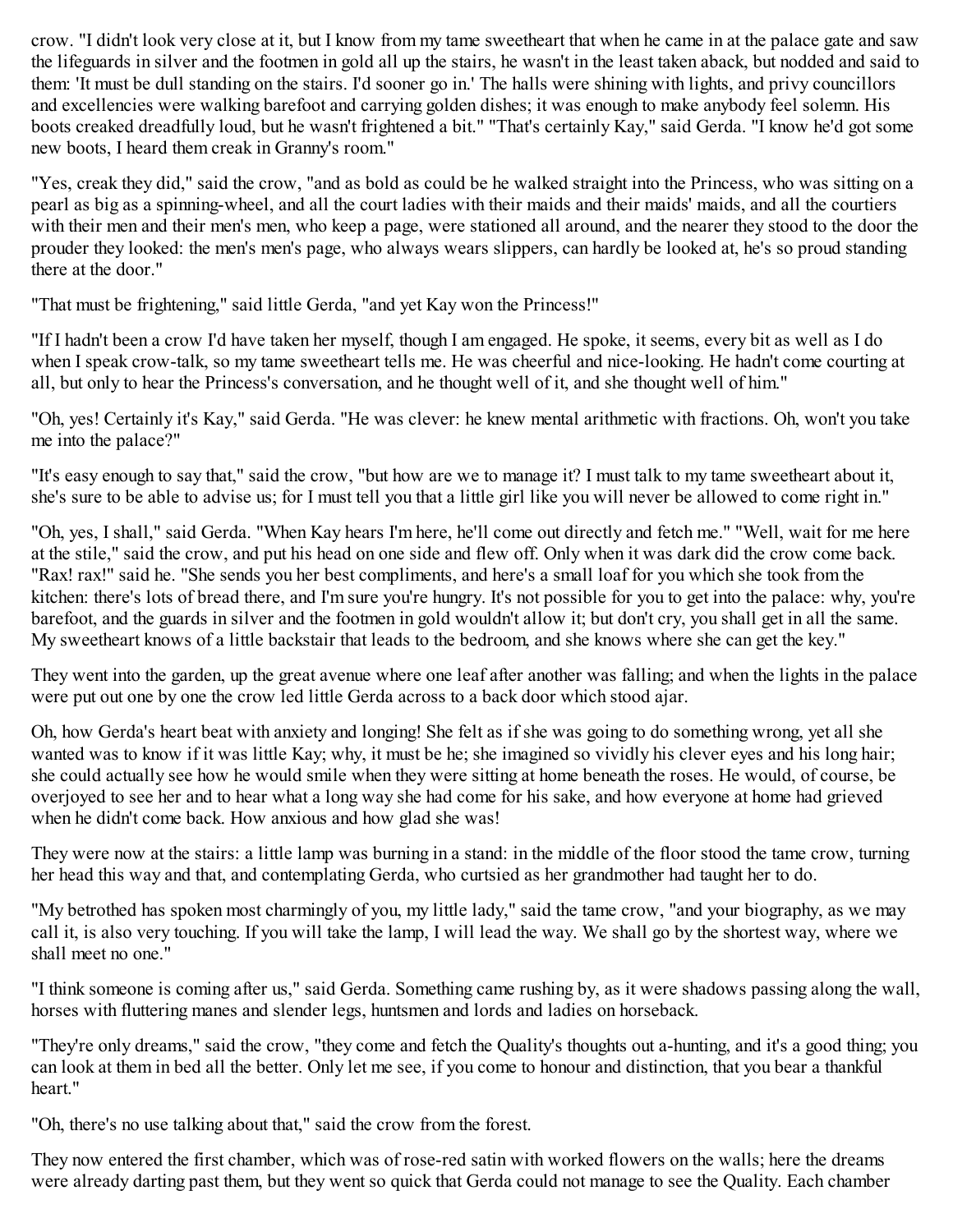was handsomer than the last, it was enough to bewilder anyone; and now they were in the bedchamber. The roof of this was made like a palm tree with leaves of glass—costly glass—and in the middle of the floor there hung from a thick stem of gold two beds, each made to look like a lily; one was white, and in it lay the Princess; the other was red, and there it was that Gerda must look for little Kay. She bent aside one of the red leaves, and there she saw a brown neck oh, it was Kay. She called his name aloud and held the lamp over him. The dreams dashed back into the room, galloping —he woke, turned his head, and—it wasn't little Kay.

The Prince was only like him in the neck, but he was young and handsome, and out of the white lily bed the Princess peeped and asked what was the matter. Then little Gerda burst into tears and told her whole story and all that the crows had done for her.

"Poor little dear!" said the Prince and the Princess, and they praised the crows and said they were not at all displeased with them, but all the same they mustn't do it again. Meanwhile they should be rewarded. "Would you like to go free?" the Princess asked, "or would you like a permanent situation as court crows, with everything that is dropped in the kitchen?"

Both crows bowed and asked for permanent situations, for they had their old age in mind, and, said they, "It's a very good thing to have something in store for the old man". That was their phrase. The Prince got up out of his bed and let Gerda sleep in it, and he couldn't do more than that! She clasped her little hands and said: "How kind people and animals are." And then she shut her eyes and slept deliciously. All the dreams came flying back, and now they looked like angels of God, and they were drawing a little sledge, and in it sat Kay, nodding to her: but it was all only dreams, and so it was gone again as soon as she woke up.

Next day she was dressed out in silk and velvet from top to toe and invited to stay at the palace and enjoy herself; but she begged only to have a little carriage and horse, and a pair of little boots, and she would drive out again into the wide world and find Kay. She was given both boots and a muff, and was dressed out very nicely, and when she was to set off a new carriage of pure gold drew up at the door. The arms of the Prince and Princess shone like a star on it. The coachmen and servants and outriders (there were outriders too) wore gold crowns. The Prince and Princess helped her into the carriage themselves and wished her the best of luck. The forest crow, who was now married, went with her for the first twelve miles, sitting beside her, for he couldn't stand being driven backwards. The other crow stood in the doorway and flapped her wings; she couldn't come with them, for she was suffering from a headache since she had obtained a permanent situation and too much to eat. Inside, the coach had a provision of sugar twists, and inside the seat was fruit and gingerbread nuts. "Good-bye, good-bye!" shouted the Prince and Princess. Little Gerda cried, and the crow cried, and so it went for the first few miles. Then the crow said, "Good-bye" and that was the hardest parting. He flew up into a tree and flapped his black wings as long as he could see the carriage, that shone as bright as the sunshine.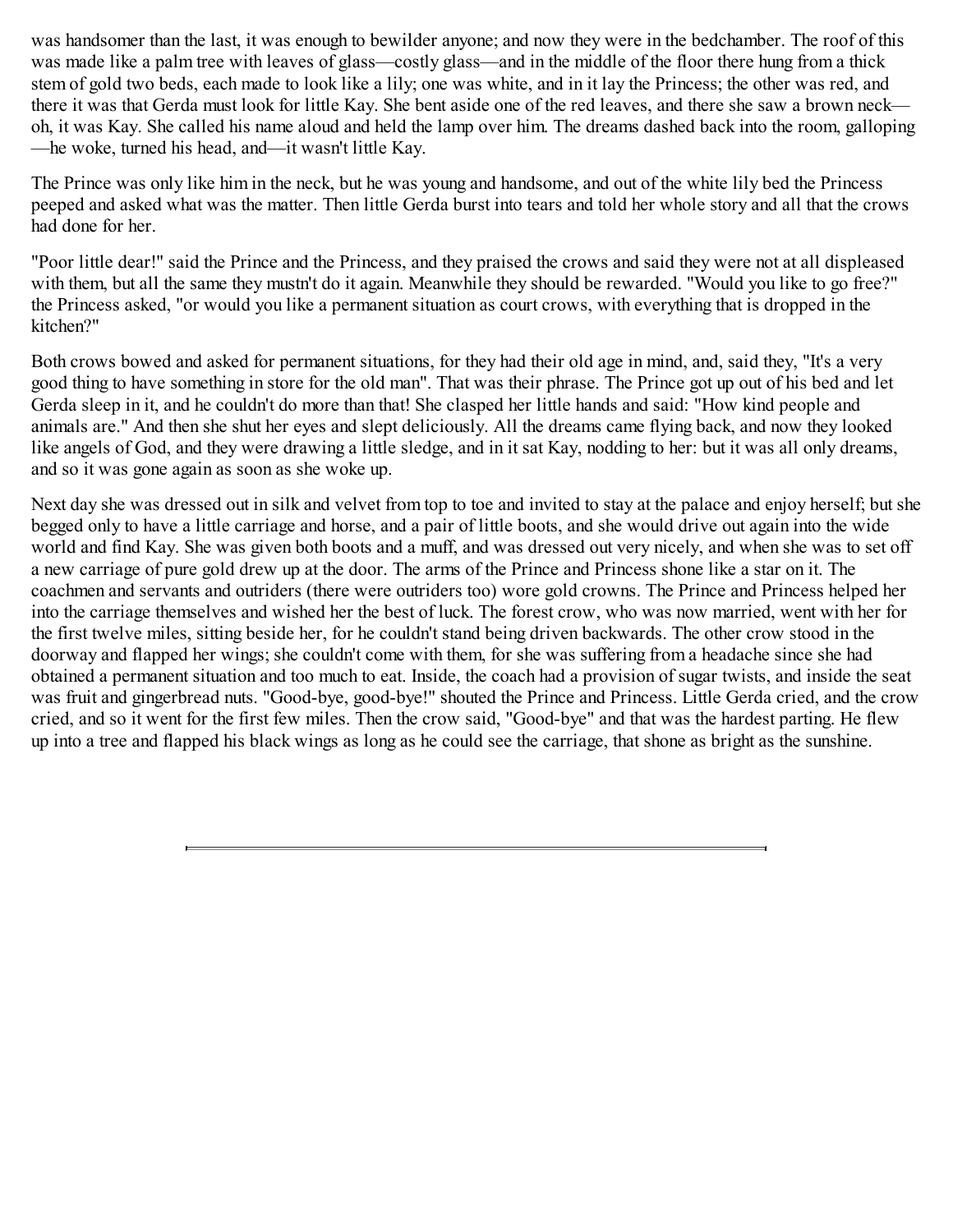# **STORY THE FIFTH**

### *The Little Robber Girl*

They were driving through the dark forest, but the coach shone like a blaze, and dazzled the eyes of the robbers and they couldn't stand it. "It's gold, it's gold!" they shouted, and dashed out and seized the horses, killed the little postilions and the coachman, and the servants, and dragged little Gerda out of the carriage.

"She's fat, she's dainty, she's been fed up with nut kernels," said the old robber woman, who had a long coarse beard and eye-brows that hung down over her eyes; "she's as good as a little house-lamb; aha, how good she'll taste!" With that she drew her bright knife, and it shone frightfully.

"Ow!" said the old hag all at once. She'd been bitten in the ear by her own little daughter, who was hanging on her back, and was so wild and rough as never was. "Nasty brat!" said her mother, and had no time to kill Gerda.

"She shall play with me," said the little robber girl, "she will give me her muff and her nice frock and sleep with me in my bed." She gave her mother another bite, so that the old hag jumped in the air and twisted right round, and all the robbers laughed and said: "Look at her dancing with her young 'un."

"I'm going to go in the coach," said the little robber girl, and she must and would have her way, so spoilt and obstinate she was. She and Gerda sat in it and drove over stumps and thorn-bushes, deep into the forest. The little robber girl was as big as Gerda, but stronger, broader in the shoulders and dark-skinned. Her eyes were quite black and had a rather sorrowful expression. She put her arm about little Gerda and said: "They shan't kill you as long as I don't get cross with you: of course, you're a Princess?"

"No," said little Gerda, and told her everything that had happened to her, and how fond she was of little Kay. The robber girl looked at her very gravely and nodded her head and said: "They shan't kill you even if I do get cross with you; I'll do it myself." And she dried Gerda's eyes and put both her hands into the pretty muff that was so soft and warm.

The coach stopped. They were in the court of a robber's castle. It had split from top to bottom. Ravens and crows flew out of the holes in the wall, and the big bulldogs, each of which looked as if he could swallow a man, leapt high in the air but didn't bark, for they weren't allowed to. In the great old sooty hall a large fire was burning in the middle of the stone floor; the smoke mounted to the vault and had to find its own way out. A large copper was on the boil, with soup, and hares and rabbits were turning on the spit.

"You shall sleep to-night with me and all my pets," said the robber girl. They had something to eat and drink, and then went off into a corner where straw and blankets were lying: up above, about a hundred pigeons were perched on laths and poles. They seemed to be all asleep, but they stirred a little when the girls came there.

"Those are all mine," said the little robber girl. She seized one of the nearest and held it by the legs and shook it till it flapped its wings. "Kiss it," she cried, buffeting Gerda in the face with it. "There sit the wood rubbish," she went on, pointing behind a number of slats nailed in front of a hole higher up. "Wood rubbish they are, those two. They'd fly off at once if they hadn't been locked up safe; and there's my own old sweetheart Bae." She pulled out a reindeer by the horn: he had a bright ring of copper on his neck and was tethered up. "We have to keep him tight too, else he'd go bounding away from us. Every blessed night I tickle him in the neck with my sharp knife, and it frightens him awfully," and the little girl pulled a long knife out of a crack in the wall and slid it along the reindeer's neck. The poor beast kicked out with his legs and the robber girl laughed, and then pulled Gerda into bed with her.

"Do you want the knife with you when you go to sleep?" Gerda asked, looking at it rather nervously.

"I always sleep with my knife by me," said the little robber girl, "you never know what may happen. But now tell me again what you told me about little Kay, and why you've come out into the wide world." So Gerda told it again from the beginning, and the wood-pigeons cooed up in their cage, and the other pigeons slept. The little robber girl put her arms round Gerda's neck, holding her knife in her other hand, and slept—you could hear her—but Gerda couldn't even shut her eyes; she didn't know whether she was to live or die. The robbers sat round the fire and sang and drank, and the old hag turned head over heels. It was a frightful sight for the little girl to see.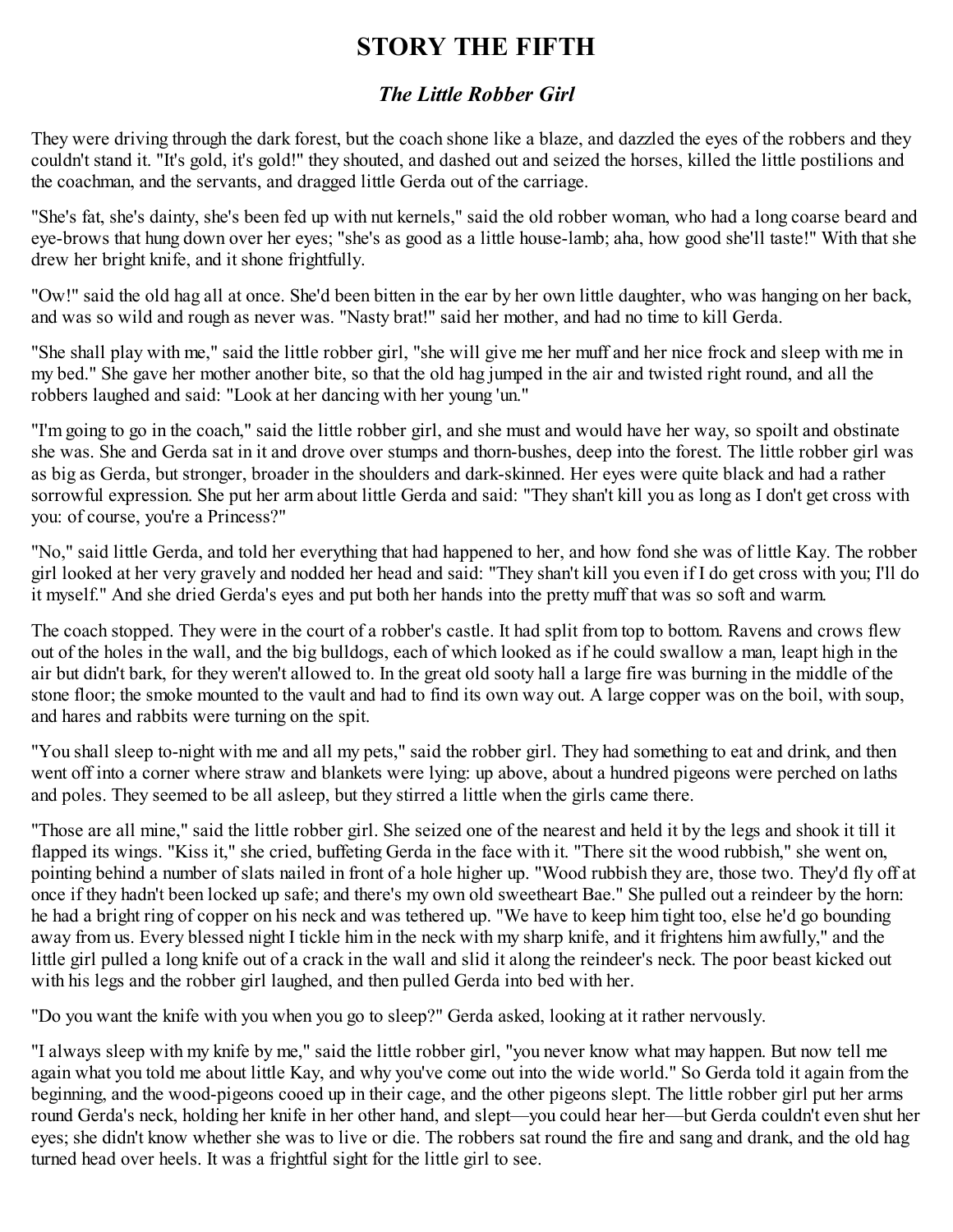Then the wood-pigeons said: "Coo, Coo! We have seen little Kay. A white hen was carrying his sledge, and he was sitting in the Snow Queen's carriage which was flying low above the forest where we lay in the nest. She breathed on us young ones and all of them died but us two. Coo! Coo!" "What are you saying up there?" cried Gerda. "Where did the Snow Queen drive to? Do you know anything about it?"

"She drove to Lapland for sure, for there's always snow and ice there. Just ask the reindeer that's tied by the rope there."

"There is ice and snow, it's lovely and pleasant there," said the reindeer. "There you can run about free in the great shining valleys. The Snow Queen has her summer pavilion there, but her strong castle is up by the North Pole, on the island that's called Spitzbergen."

"Oh, Kay, dear little Kay!" sighed Gerda.

"Now just you lie still," said the robber girl, "else you'll get a knife in your belly." In the morning Gerda told her everything the wood-pigeons had said, and the little robber girl looked very grave, but nodded and said: "It's all one, it's all one. Do you know where Lapland is?" she asked the reindeer.

"Who should know better than I?" said the beast, his eyes dancing in his head. "I was bred and born there, and it's there I used to bound over the snowfields."

"Look here," said the robber girl to Gerda, "all our menfolk are out, you see, but mother's here still and here she'll be; but later in the morning she'll drink out of the big bottle and have a little nap after; and then I'll do something for you." She jumped out of bed, ran across to her mother and pulled her by the beard, and said, "Good morning to my own dear nanny goat". And her mother flipped her under the nose till it turned red and blue, but it was all done out of pure affection.

Well, when her mother had had a drink out of the bottle and was taking a little nap, the robber girl went to the reindeer and said: "I should awfully like to give you a lot more ticklings with my sharp knife, for you're very funny when I do; but no matter for that, I'm going to loose your tether and help you off, so that you can run to Lapland. But you must put your best foot foremost and take the little girl for me to the Snow Queen's palace where her playfellow is. You've heard what she told me, for she talked quite loud enough, and you were eavesdropping."

The reindeer jumped for joy. The robber girl lifted little Gerda up and had the forethought to tie her fast, and even give her a little pad to sit on. "It don't matter," said she. "Here are your fur boots, for it'll be cold, but your muff I shall keep, it's much too pretty. All the same, you shan't be frozen. Here's my mother's big mittens that reach up to your elbow, shove 'em on. Now your hands look just like my ugly old mother's."

Gerda cried for joy.

"I hate your whimpering," said the little robber girl. "Why, you ought to look really happy; and there's two loaves for you, and a ham, so you shan't starve." Both these were tied to the reindeer's back. The little robber girl opened the door, and called in all the big dogs, and then she cut the rope with her knife and said to the reindeer: "Off you go, but take good care of the little girl." Gerda stretched out her hands in the big mittens to the robber girl, and said "Good-bye", and then the reindeer bounded off over bushes and stumps through the great forest, over marsh and moor, as fast as ever he could. The wolves howled and the ravens screamed. In the sky there was a noise, "Fut, fut!" It seemed as if someone were sneezing red. "Those are my dear Northern Lights," said the reindeer, "look how they shine." Faster and faster he ran, through day and night alike. The loaves were eaten up and the ham too, and then—they were in Lapland.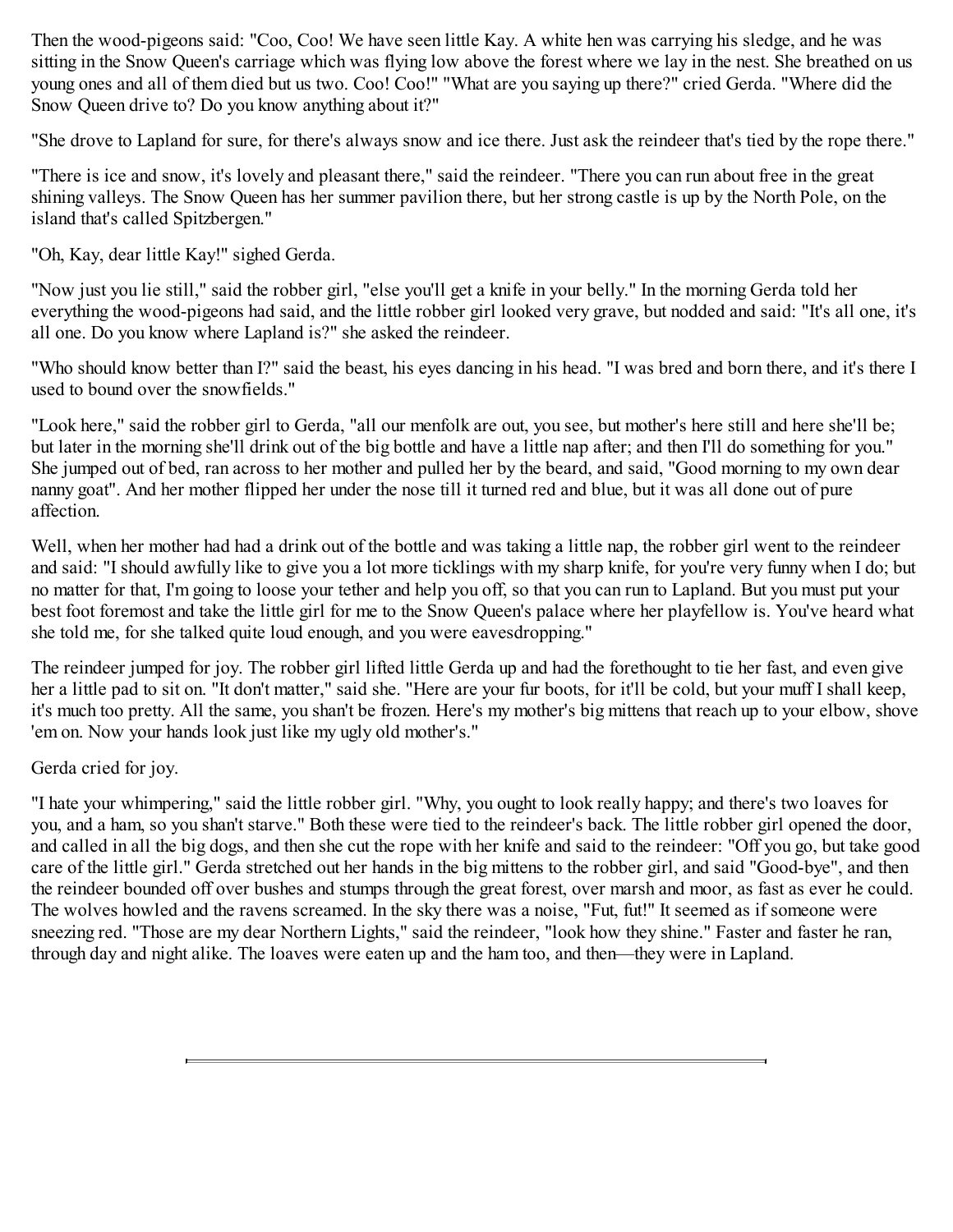### **STORY THE SIXTH**

#### *The Lapp Woman and the Finn Woman*

They stopped at a small house, a wretched place it was. The roof reached down to the ground, and the door was so low that the family had to crawl on their stomachs when they wanted to get in or out. There was nobody at home but an old Lapp woman who stood roasting fish at an oil lamp, and the reindeer told her Gerda's story; but first his own story, for he considered that was much more important; and Gerda was so exhausted with the cold that she couldn't speak.

"Dear me, you poor dear creature!" said the Lapp woman. "You've got a long way to run yet! You must travel more than four hundred miles, into Finmark, for there it is that the Snow Queen has her country-house and burns blue lights every blessed night. I'll write a word or two on a dry cod, for I haven't any paper, and give it you to take to the Finn woman up there: she can tell you more than I can." So as soon as Gerda had got warm and had had something to eat and drink, the Lapp woman wrote a few words on a split cod and told Gerda to take great care of it, and then she tied her fast on the reindeer again, and off he bounded. "Fut, fut!" the noise went on in the sky, and all night the loveliest blue Northern Lights burned there. And then they got to Finmark and knocked at the Finn woman's chimney, for she hadn't a door.

There was such a heat inside that the Finn woman herself went almost naked. She was stout and very thick made; she made haste to undo little Gerda's clothes and took off her mittens and boots, otherwise she would have been too hot. She laid a piece of ice on the reindeer's head, and then read what was written on the cod-fish. Three times over she read it, and then knew it backwards, and she put the fish into the cooking pot, for it might just as well be eaten, and she never wasted anything.

Then the reindeer told, first, his own story, and then little Gerda's; and the Finn woman blinked her wise eyes, but said not a word.

"You are so clever," said the reindeer, "I know you can bind all the winds of the world in a single thread, and when the skipper looses the first knot he gets a good wind, and if he looses the second it blows strong, and if he looses the third and the fourth there's a storm that blows the forests down. Won't you give the little girl a drink, so she can get the strength of twelve men and get the better of the Snow Queen?"

"Strength of twelve men!" said the Finn woman. "That would be just the thing, to be sure!" She went over to a shelf and took out a large rolled-up skin which she unrolled; strange letters were written on it, and the Finn woman read in it till the water trickled down her brow. But the reindeer pleaded again so hard for little Gerda, and Gerda gazed at the Finn woman with such beseeching eyes full of tears that she began to blink her own eyes again, and drew the reindeer apart into a corner, where she whispered to him, at the same time laying fresh ice on his head.

"Little Kay is with the Snow Queen, sure enough, and finds everything after his own wish and thought, and believes that it is the best place in the world: but that comes of his having a splinter of glass in his heart and a little grain of glass in his eye. They must come out, or he will never become human again, and the Snow Queen will keep her power over him."

"But can't you give little Gerda something to take, so that she can get the better of it all?"

"I can give her no greater power than she has already! Don't you see how great it is, how men and beasts alike are bound to serve her, and how she has made her way so wonderfully in the world on her bare feet? She must not learn of her power from us; it lies in her heart, it lies in her being a dear innocent child. If she cannot win through to the Snow Queen and rid little Kay of the glass, we cannot be of any help. Ten miles from here begins the Snow Queen's garden, and you can carry the little girl as far as that. Put her down by the large bush that stands there in the snow with red berries on it. Don't make a long jabber of it, and make haste back." Then the Finn woman lifted little Gerda up on to the reindeer, and he ran off as fast as he could.

"Oh, I haven't got my boots, I haven't got my mittens!" cried little Gerda. She noticed it at once in the scorching cold. But the reindeer dared not stop, and he ran till he came to the large bush with the red berries, and then he put little Gerda down, kissed her on the mouth, and large limpid tears ran down over the beast's cheeks. Then he ran off back again as hard as he could. There stood poor Gerda shoeless, without gloves, in the middle of fearful ice-cold Finmark.

She ran on as quick as she could, and then there appeared a whole regiment of snowflakes. They had not fallen from the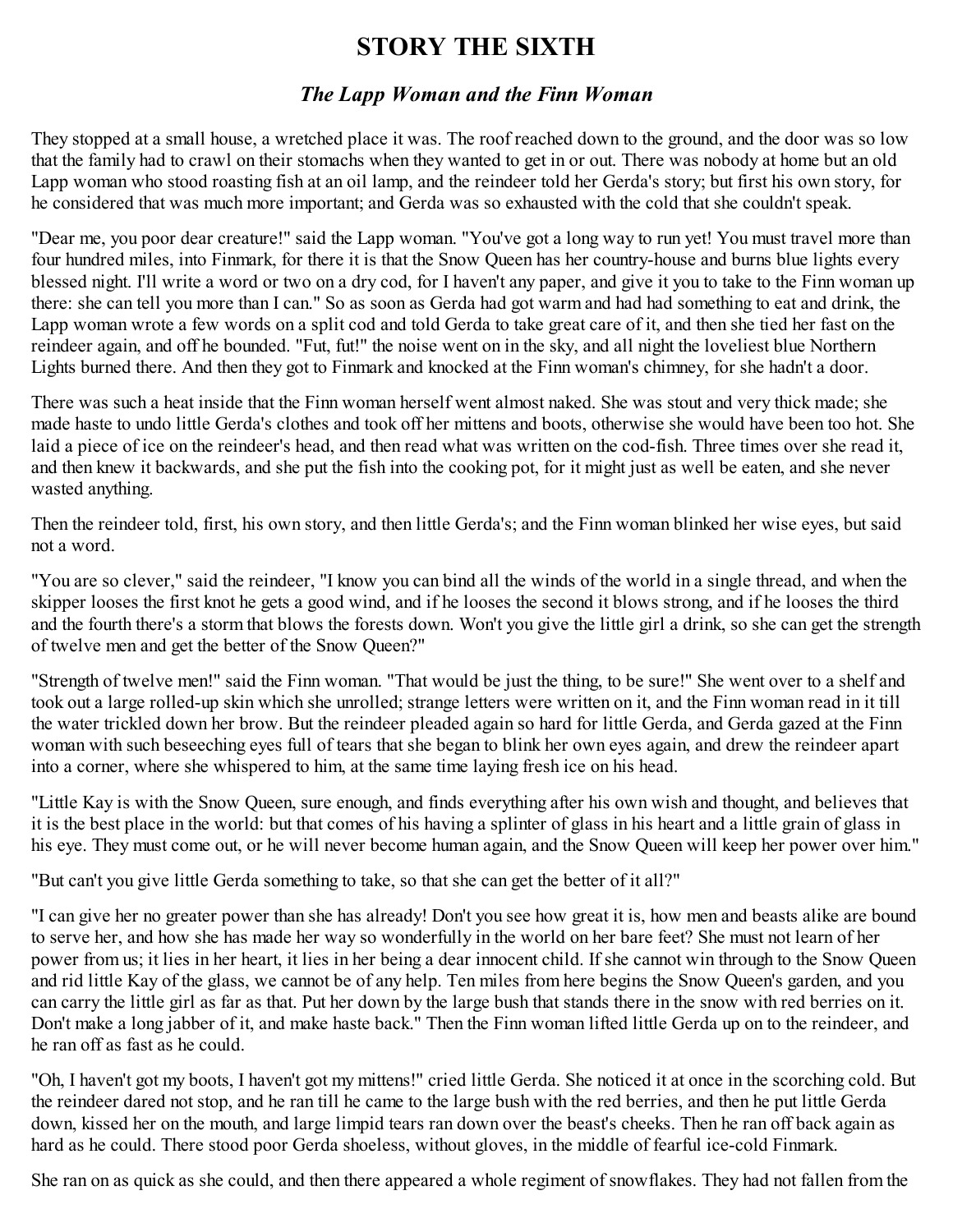sky, for that was quite clear and shining with the Northern Lights. These snowflakes ran along the ground, and the nearer they came the larger they grew. Gerda remembered how big and how wonderfully wrought they had looked, that time when she looked at some snowflakes through the magnifying glass; but here they were quite of another sort in size and dreadfulness; they were alive, they were the Snow Queen's sentinels. They were of the strangest shapes. Some looked like great ugly hedgehogs, others like knots of snakes sticking their heads out and others again like little fat bears with bristling hair. All of them were glittering white, and all were living snowflakes.

Then little Gerda began to say the Lord's Prayer, and so fierce was the cold that she could see her own breath coming out of her mouth like a cloud of smoke. Thicker and thicker it grew, and shaped itself into little bright angels who grew larger and larger when they touched the ground. They all had helmets on their heads and spears and shields in their hands, and more and more of them came. By the time Gerda had finished saying her prayer there was a whole legion of them about her. They struck at the ugly snowflakes with their spears and broke them into hundreds of bits, and little Gerda went safely and boldly onwards. The angels chafed her hands and feet, and she felt the cold less, and on she went quickly towards the Snow Queen's palace.

But now we must see how little Kay's getting on. He certainly wasn't thinking about little Gerda, and least of all that she was just outside the palace.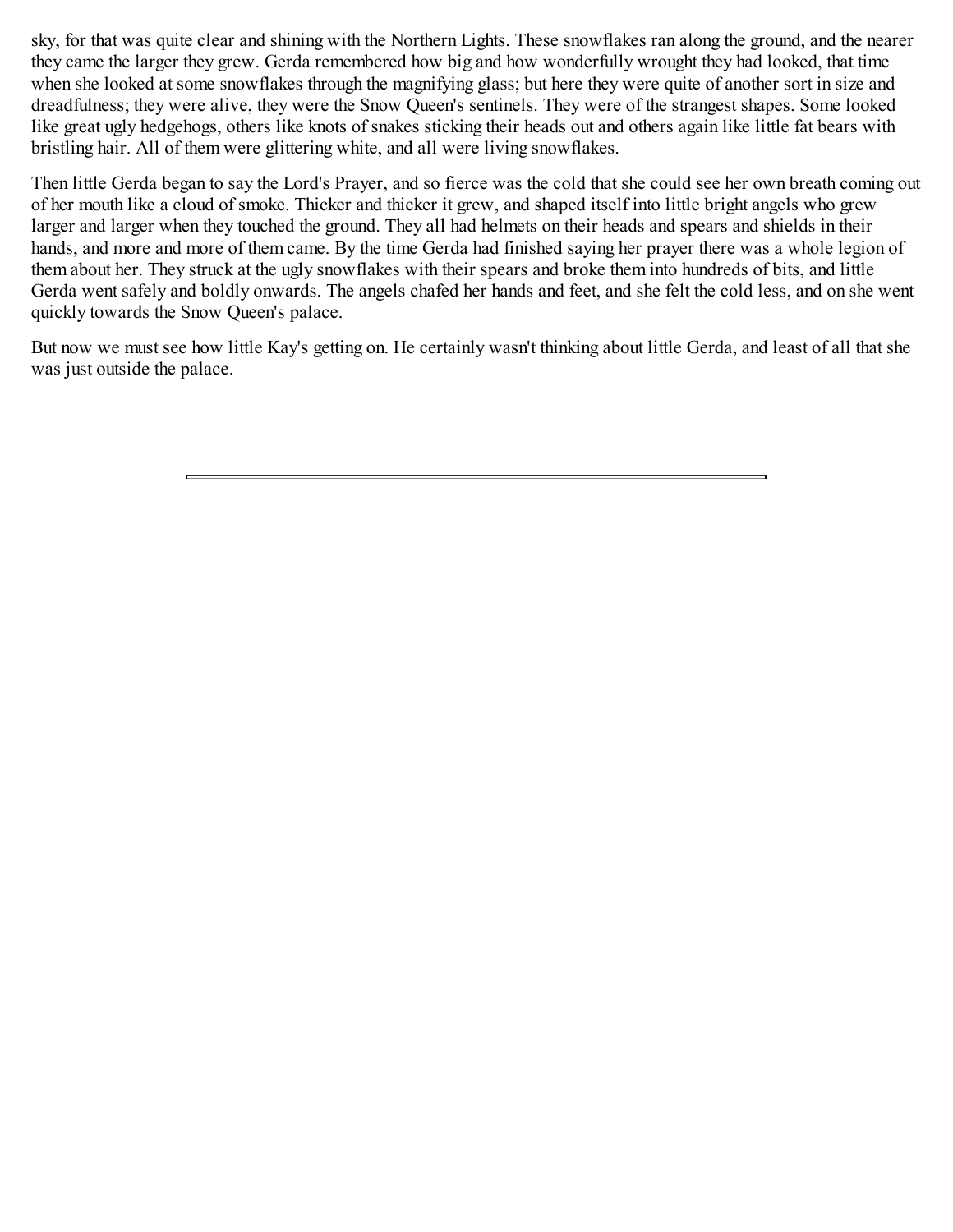### **STORY THE SEVENTH**

### *What happened in the Snow Queen's Palace, and what happened after that*

The walls of the palace were of drifted snow, and the windows and doors of cutting wind. More than a hundred halls there were, all just as the snow had drifted. The largest was many miles long; all were lit up with the bright Northern Lights, and they were vast, empty, ice-cold and shining. There was never any merrymaking there, never so much as a little dance for the bears, when the storms could play for them and the polar bears walk about on their hind legs and show their pretty manners: never a nice little party to play slap-in-the-mouth, and rap-your-paws: never the least bit of a coffee party for the white fox misses: empty, vast, cold it was in the halls of the Snow Queen. The Northern Lights sent up their flames with such accuracy that you could mark exactly where they were at their highest point and when at their lowest. In the midst of the endless, empty hall there was a frozen lake: it had cracked into thousands of pieces, but each piece was so exactly similar to the next that it was like a conjuring trick. In the centre of this the Snow Queen would sit when she was at home, and say that she was seated in the mirror of intellect, and that it was the only one and the best in the whole world.

Little Kay was quite blue with the cold, nay, almost black, but he didn't notice it, for the Snow Queen had kissed the shivers out of him, and his heart was practically a lump of ice. He went about dragging a number of sharp-edged flat pieces of ice which he was arranging in every possible pattern and trying to make something out of them: just as you and I have little flat bits of wood and arrange them in patterns—a Chinese puzzle it's called. Kay too, went on making patterns of the most elaborate kind—the Intellectual Ice Puzzle. To his thinking, these patterns were most remarkable and of the very greatest importance: this was the effect of the grain of glass that was stuck in his eye. He put together patterns to form a written word; but he never could succeed in putting out the exact word that he wanted, which was the word "Eternity". The Snow Queen had said: "If you can find me that pattern, you shall be your own master, and I'll make you a present of the whole world, and a new pair of skates." But he couldn't manage it. "Now I'm going to whisk off to the hot countries," said the Snow Queen. "I shall go and peep into the black pots (those were the fiery mountains, Etna and Vesuvius they're called). I must whiten them a bit: that's my job, and, besides, it'll be good for the lemons and vines. So off flew the Snow Queen, and Kay sat there all alone in the mile-long empty hall of ice, and gazed at the bits of ice and thought and thought till he crackled; all stiff and still he sat, you would have thought he was frozen to death.

It was at that moment that little Gerda walked into the palace through the great gate that was made of the cutting wind: but she said her evening prayer, and at that the winds laid themselves down as it were to sleep, and she entered the vast empty cold hall. And there she saw Kay and knew him, and flew and caught him by the neck, and clasped him close and cried: "Kay! Darling little Kay! So I've found you at last!"

But there he sat quite still and stiff and cold. Then little Gerda wept hot tears, which fell on his bosom and pierced through to his heart and thawed that lump of ice and consumed the little bit of glass that was there. He looked at her, and she sang the hymn:

#### *The roses grow in the valley, Where we meet the Jesus Child.*

Then Kay burst into weeping: he wept so that the grain of glass ran down out of his eyes, and then he knew her and cried out in joy: "Gerda! Darling little Gerda! Wherever have you been all this time, and where have I been?" He looked about him. "How cold it is here, how empty it is and how big!" And he held fast to Gerda, and she laughed and cried with joy. It was all so happy that the very bits of ice danced about for joy; and when they were tired and lay down again, there they lay exactly in those letters which the Snow Queen had said Kay must make up, and if he did he should be his own master and she would give him the whole world and a new pair of skates.

And Gerda kissed his cheeks and they became rosy; she kissed his eyes and they shone like hers; she kissed his hands and feet and he was well and sound. The Snow Queen might come back as soon as she liked; his release was there, written in shining bits of ice.

They took each other by the hand and walked out of the great palace. They talked of grandmother and of the roses on the roof, and wherever they went the winds lay still and the sun broke out; and when they reached the bush with the red berries, there stood the reindeer waiting for them, and he had another young doe with him, whose udder was full, and it